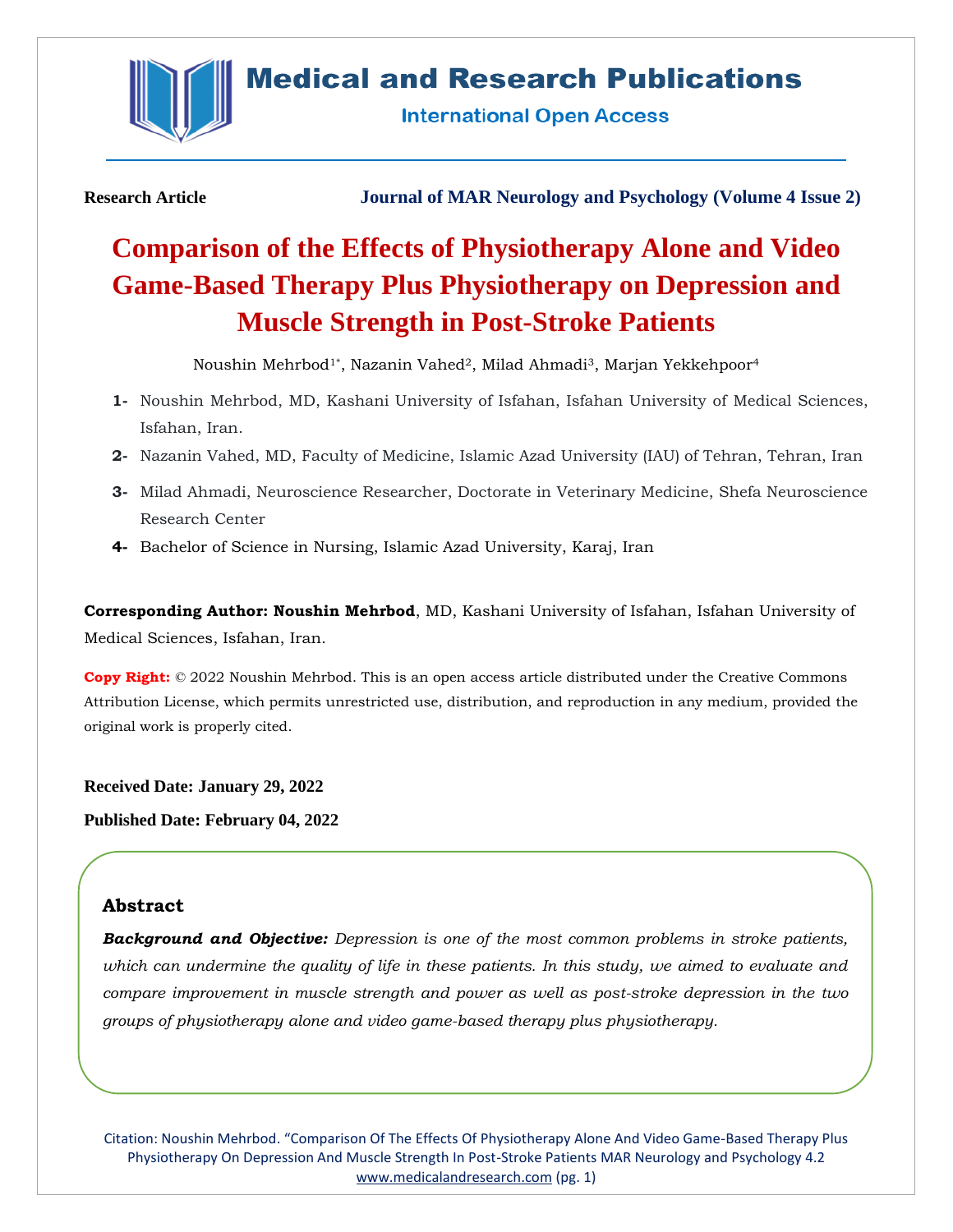*Materials and Methods: This clinical trial was carried out among 26 patients (n=13 per group) at the Department of Neurology of Kashan Hospital affiliated to Isfahan University of Medical Sciences, Iran, during April to July 2019. The control group received 24 sessions (3 sessions per week for 8 weeks) of physiotherapy which lasted 45 minutes. The intervention group, on the other hand, received physiotherapy along with video game-based therapy. Muscle strength was evaluated using the Brunnstrom approach and depression was assessed using Beck's Depression Inventory. All the analyses were performed using SPSS version 25.* 

*Results: A total of 26 patients (18 male and 8 female) participated in the study. The means of Brunnstrom and depression scores were not significantly different between the two groups at the pre-intervention stage. The Brunnstrom and depression scores showed a significant improvement in the intervention group post intervention (P<0.016 and P<0.028, respectively).*

*Conclusion: The obtained results support that the Brunnstrom and depression scores improved following video game-based therapy plus physiotherapy. Video game-based therapy along with the routine treatment is effective in improving depression in post-stroke patients.* 

*Keywords: Beck's Depression Inventory, Brunnstrom approach, Physiotherapy, Post-stroke depression, Stroke, Video game-based therapy*

### **Introduction**

Stroke also known as cerebrovascular accident is one of the most common life-threatening neurological diseases that occurs suddenly and disrupts blood flow in a part of the brain tissue, restricting oxygen supply to the surrounding cells and resulting in brain tissue damage (1). Stroke is responsible for a significant percentage of mortalities and causes many complications, including mobility and functional problems, vision and speech disorders, and muscle weakness (2). Some of the most common problems in these patients are decreased balance and posture control and functional movement disorders, which increase the probability of falling and instability during movement (3).

One of the most common psychological complications among stroke survivors is depression, which is associated with progressive disability and cognitive impairment in these patients (4). This type of depression is called post-stroke depression, and the involvement of the brain in controlling emotions, worries about work and income, and relationship loss can exacerbate depression in these patients. Post-

Citation: Noushin Mehrbod. "Comparison Of The Effects Of Physiotherapy Alone And Video Game-Based Therapy Plus Physiotherapy On Depression And Muscle Strength In Post-Stroke Patients MAR Neurology and Psychology 4.2 [www.medicalandresearch.com](http://www.medicalandresearch.com/) (pg. 2)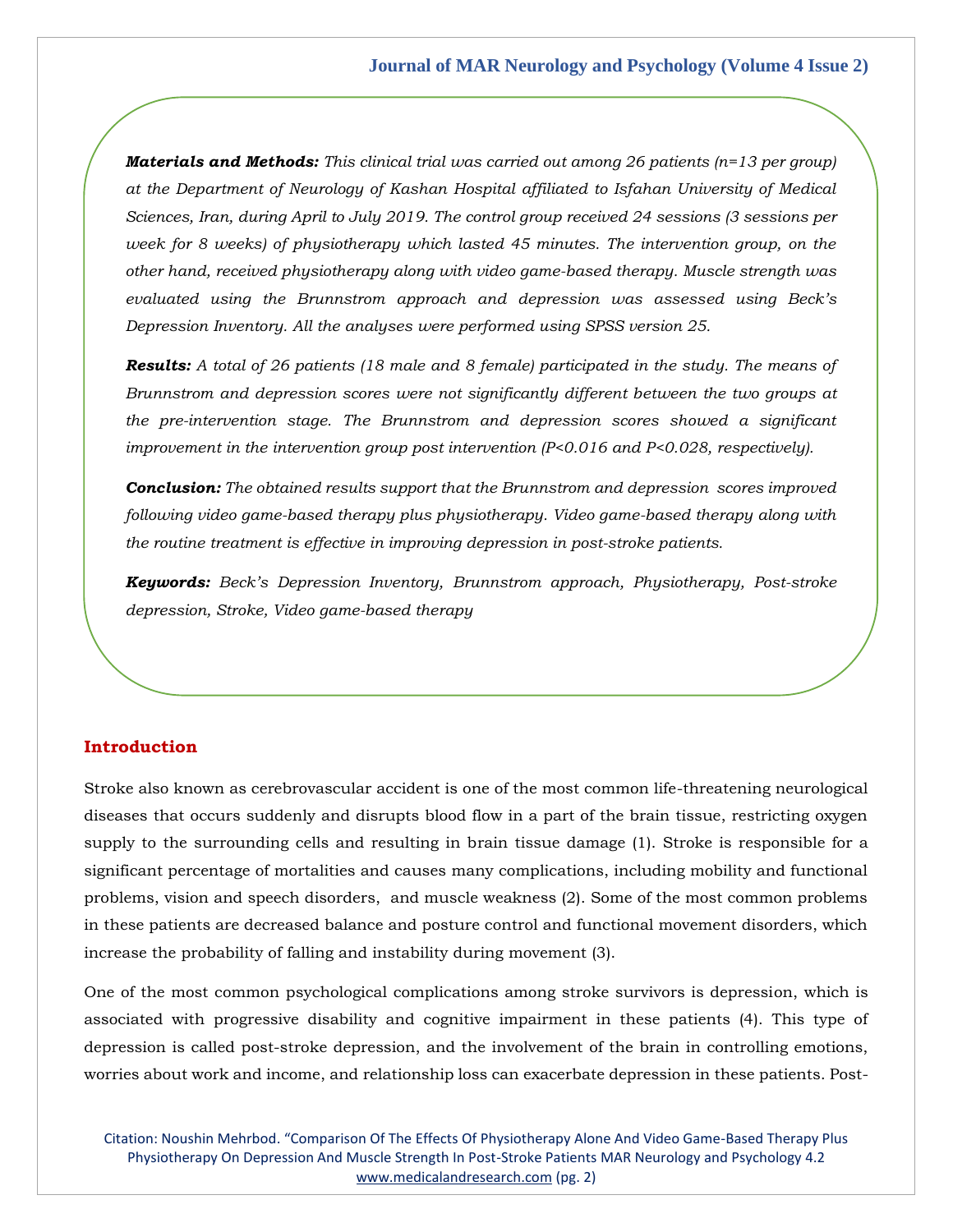stroke depression usually occurs between 6 and 24 months following a stroke, but in some patients, it may even occur up to three years following a stroke (5).

Physiotherapy programs for stroke patients focus on mobility, pain relief, and methods of preventing stroke complications. In these sessions, the physiotherapist tries to return the patient to their daily activities at home, work, and in the community as soon as possible (6). However, physiotherapy alone may prolong the duration of treatment, which increases the risk of depression in these patients (7). The treatment of stroke complications such as severe brain damage and neurological disorders is very complex and cost-intensive. Most patients do not have enough motivation for conventional rehabilitation therapy, and failure to perform these types of exercises completely will hamper effective treatment (8).

Recently, virtual rehabilitation via computer programs has been proposed to help treat a wide range of movement disorders. This method is also commonly employed in post-stroke management (9). Compared to traditional rehabilitation programs, which are often repetitive, lengthy, and tedious, novel treatment methods such as virtual reality programs and computer games can be more effective as biofeedback therapy (10). Computer games that are engaging, purposeful, repetitive, and voluntary can lead to body movement in different directions and speeds and can promote balance in stroke patients (11).

Due to the high prevalence of stroke and the high incidence of post-stroke depression in these patients, we sought to evaluate and compare muscle strength and power as well as post-stroke depression between the two groups of physiotherapy plus video game-based therapy and physiotherapy alone.

# **Materials and Methods**

## **Study population**

This clinical trial was carried out among 26 patients at the Department of Neurology of Kashani Hospital affiliated to Isfahan University of Medical Sciences, Iran, April to July 2019. We included patients who had post-stroke depression based on Beck Depression Inventory (BDI) and muscle strength stage 2 to 5 based on Brainstorm criteria, did not have cerebral hemorrhage, disabilities before the stroke, or previous history of stroke, and were aged between 40 and 75 years old. The exclusion criteria included unwillingness to participate in the study, not completing the therapy sessions, and having cognitive problems. The CONSORT flowchart is presented in Figure 1.

Citation: Noushin Mehrbod. "Comparison Of The Effects Of Physiotherapy Alone And Video Game-Based Therapy Plus Physiotherapy On Depression And Muscle Strength In Post-Stroke Patients MAR Neurology and Psychology 4.2 [www.medicalandresearch.com](http://www.medicalandresearch.com/) (pg. 3)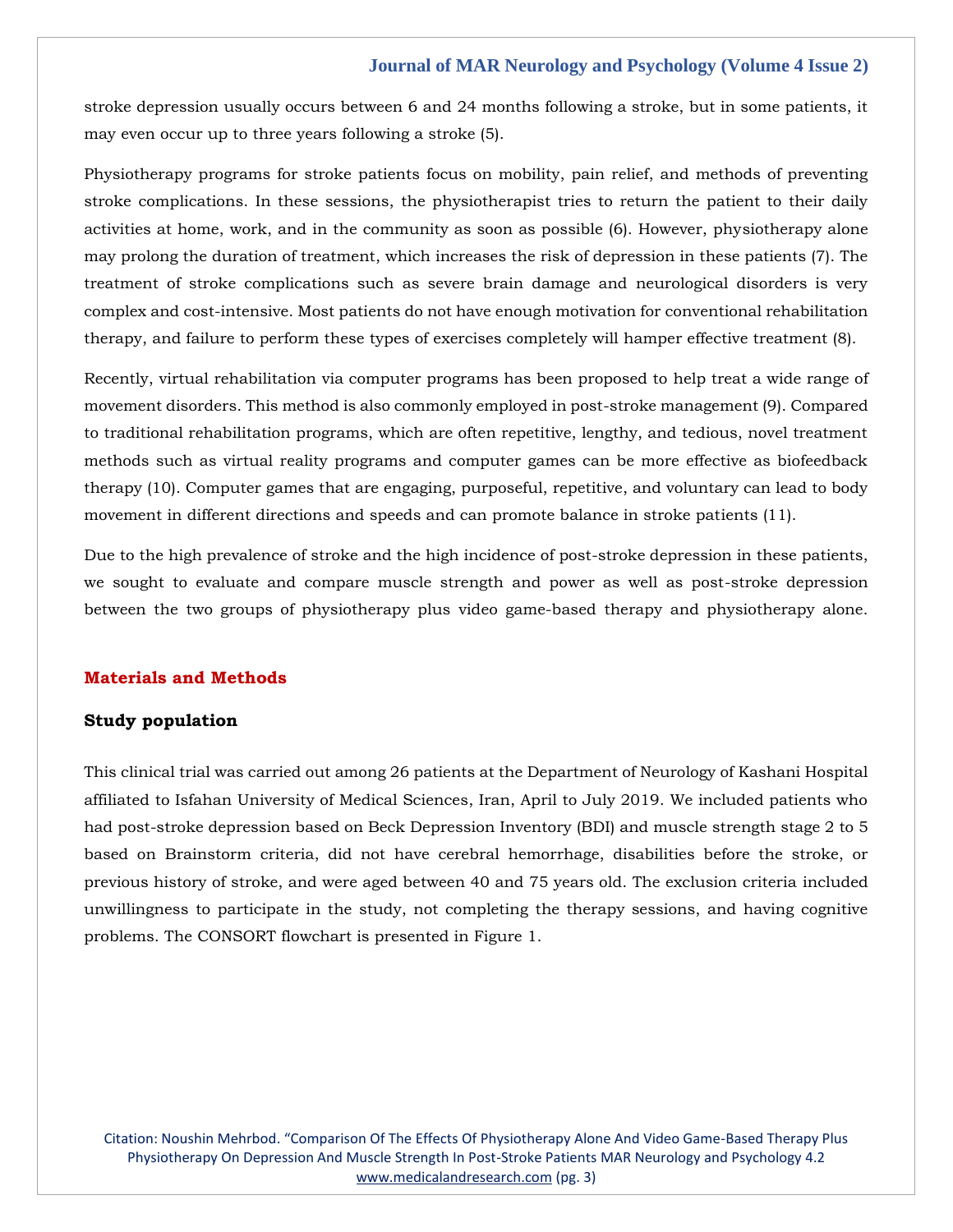

# Figure 1. Flowchart diagram of the selection process of the participants

# **Study protocol**

Patients were randomly divided into two groups of 13 based on the random number table. The control group received 24 sessions (3 sessions per week for 8 weeks) of physiotherapy lasting 45 minutes. ≈Physiotherapy was based on the Brunnstrom approach, which is used in patients with movement problems following central nervous system injury. Stages of recovery based on the Brunnstrom approach are shown in Table 1. These stages have been recognized from clinical explanations of a large number of hemiplegic patients as synergy, spasticity, and voluntary movement. The intervention group received

Citation: Noushin Mehrbod. "Comparison Of The Effects Of Physiotherapy Alone And Video Game-Based Therapy Plus Physiotherapy On Depression And Muscle Strength In Post-Stroke Patients MAR Neurology and Psychology 4.2 [www.medicalandresearch.com](http://www.medicalandresearch.com/) (pg. 4)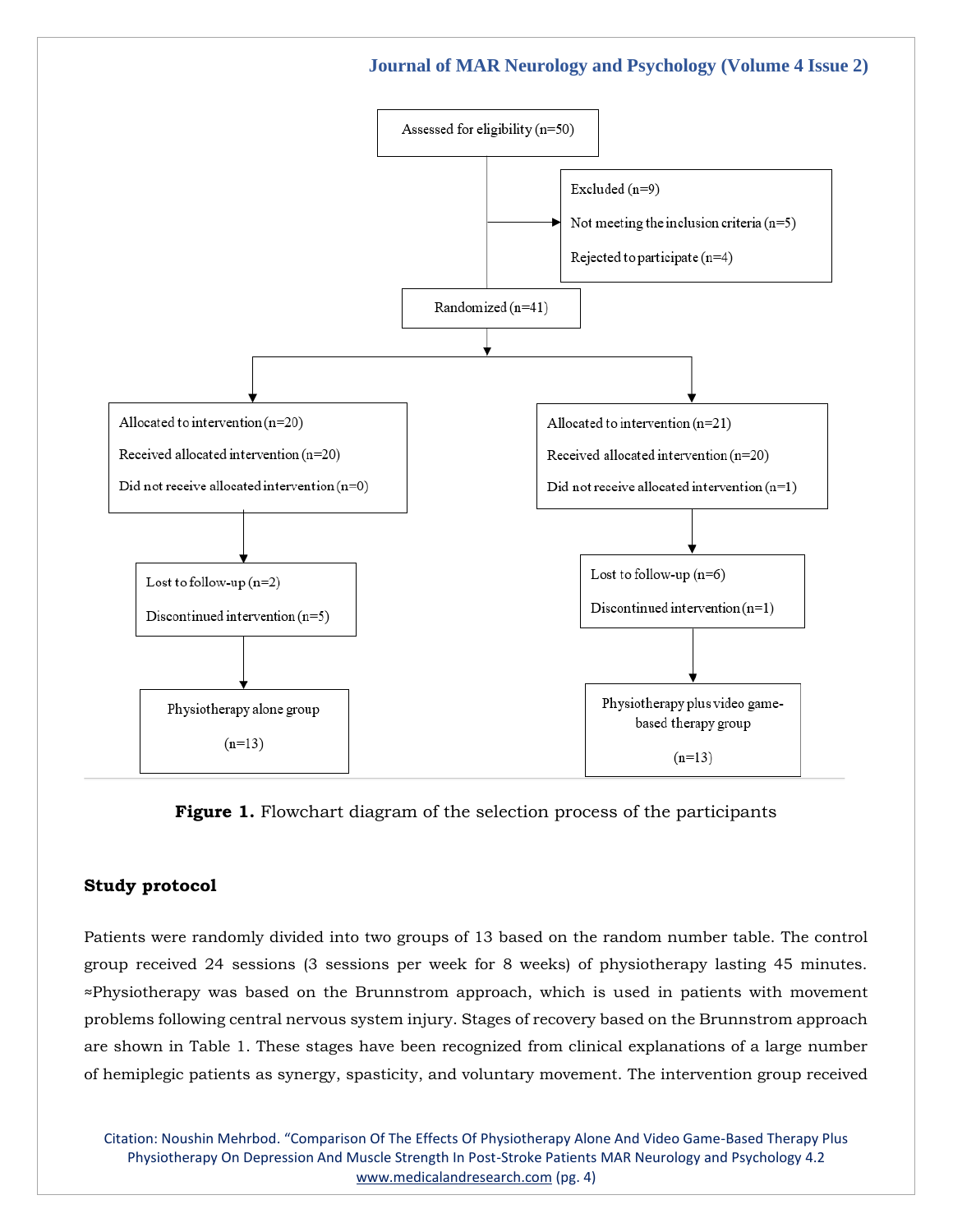physiotherapy similar to the control group plus video game-based therapy immediately after the end of each session for 20 minutes. In doing so, the video games of PlayStation 4 Pro and PlayStation VR were used as intervention tools, and patients were asked to play the game during the session. Finally, muscle strength and depression were assessed for each patient before and after the intervention and the scores were compared between the control and intervention groups.

| <b>Stage</b>   | Explanation                                                                                                                                                                                                                                                                                         |
|----------------|-----------------------------------------------------------------------------------------------------------------------------------------------------------------------------------------------------------------------------------------------------------------------------------------------------|
| 1              | There is a phase of flaccidity whereby no movement of the limbs on<br>the affected side happens immediately after the stroke.                                                                                                                                                                       |
| $\overline{2}$ | Recovery initiates with increasing spasticity, improved reflexes, and<br>synergic movement. These necessary synergies may manifest with the<br>addition of all or only part of the synergic movement pattern and they<br>happen as a result of feedbacks to stimuli or least movement<br>reactions. |
| 3              | Spasticity becomes more obvious and necessary synergies are<br>improved. Voluntary control through the synergy pattern improves,<br>nevertheless the patient might still have limited range of motion.                                                                                              |
| $\overline{4}$ | Spasticity and the effect of synergy start to disappear and the patient<br>becomes capable of moving with less restriction.                                                                                                                                                                         |
| $\overline{5}$ | Spasticity continues to reduce, and there is a better capability for<br>the patient to move easily from the synergy pattern. At this time the<br>patient shows isolated joint movements and coordination.                                                                                           |
| 6              | Spasticity no longer exists, allowing near-normal to normal movement<br>and coordination.                                                                                                                                                                                                           |

Table 1: Stages of the Brunnstrom approach

# **Instruments**

Post-stroke depression was evaluated based on Beck's Depression Inventory, which includes 94 items. This questionnaire examines emotions and thoughts such as mood, pessimism, feelings of failure, dissatisfaction, guilt, and other symptoms of depression. Each symptom is rated based on a 4-point Likert-type scale. A score of zero indicates the lowest and a score of 3 indicates the highest severity of a depressive experience. The total scores can range between 0 and 63. This questionnaire is used to assess the severity of depression in people over 13 years old. In this test, scores of 0-13 show minimal depression, 14-19 mild depression, 20-28 moderate depression, and 29-63 severe depression. In this study, the internal consistency method was used to study the validity of the Farsi version of Beck's

Citation: Noushin Mehrbod. "Comparison Of The Effects Of Physiotherapy Alone And Video Game-Based Therapy Plus Physiotherapy On Depression And Muscle Strength In Post-Stroke Patients MAR Neurology and Psychology 4.2 [www.medicalandresearch.com](http://www.medicalandresearch.com/) (pg. 5)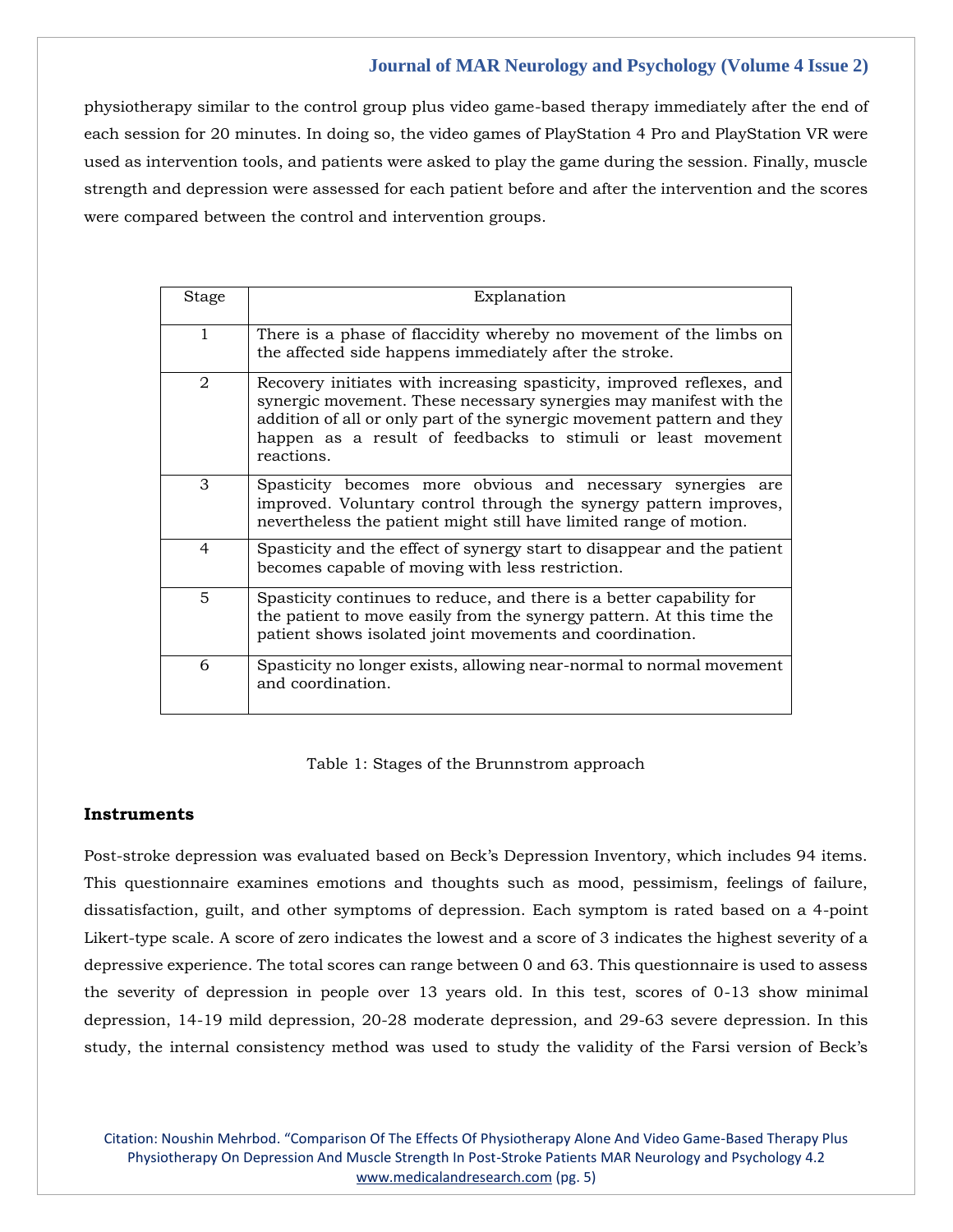questionnaire. Cronbach's alpha coefficients for the whole questionnaire and the first and second factors were 0.86, 0.84, and 0.78, respectively.

# **Statistical analysis**

The descriptive data are summarized as mean, standard deviation, and/or percentage. The normality of the data was examined before data analysis using the Kolmogorov–Smirnov and Levene's tests. Descriptive statistics, such as frequency and relative frequency, and covariance test were used to analyze the data. All the analyses were performed using SPSS, version 25. A P-value of less than 0.05 was considered statistically significant.

# **Ethical considerations**

Prior to conducting this study, all the participants provided written informed consent. The study protocol was reviewed and approved by the Ethics Committees of Isfahan University of Medical Sciences (no.: ...). Furthermore, the study was registered at the Iranian Registry for Clinical Trials (code: …).

#### **Results**

A total of 26 patients (n=13 per group) participated in the study, 18 (96%) of whom were male and 8 (31%) were female. Also, 46% of the patients were within the age range of 45 to 55 years, 23% in the age range of 56 to 65 years, and 31% over 65 years in both groups (Table 2). Effects of stroke on hemisphere show that in 62% of the patients the left hemisphere was involved.

|               | Groups                    | Control | Intervention | Total   |
|---------------|---------------------------|---------|--------------|---------|
| Gender N      | Male                      | 9(69)   | 9(69)        | 18 (69) |
| (% )          | Female                    | 4(31)   | 4(31)        | 8(31)   |
| Age N $(\% )$ | 45 to 55 years old        | 6(46)   | 6(46)        | 12(46)  |
|               | 56 to 65 years old        | 3(23)   | 3(23)        | 9(23)   |
|               | Over than 65 years<br>old | 4(13)   | 4(13)        | 8(13)   |
| Hemisphere    | Right                     | 3(23)   | 7(54)        | 10(38)  |
| $N(\%)$       | Left                      | 10 (77) | 6(46)        | 16(62)  |

### **Table 2:** Characteristics of the two groups

Citation: Noushin Mehrbod. "Comparison Of The Effects Of Physiotherapy Alone And Video Game-Based Therapy Plus Physiotherapy On Depression And Muscle Strength In Post-Stroke Patients MAR Neurology and Psychology 4.2 [www.medicalandresearch.com](http://www.medicalandresearch.com/) (pg. 6)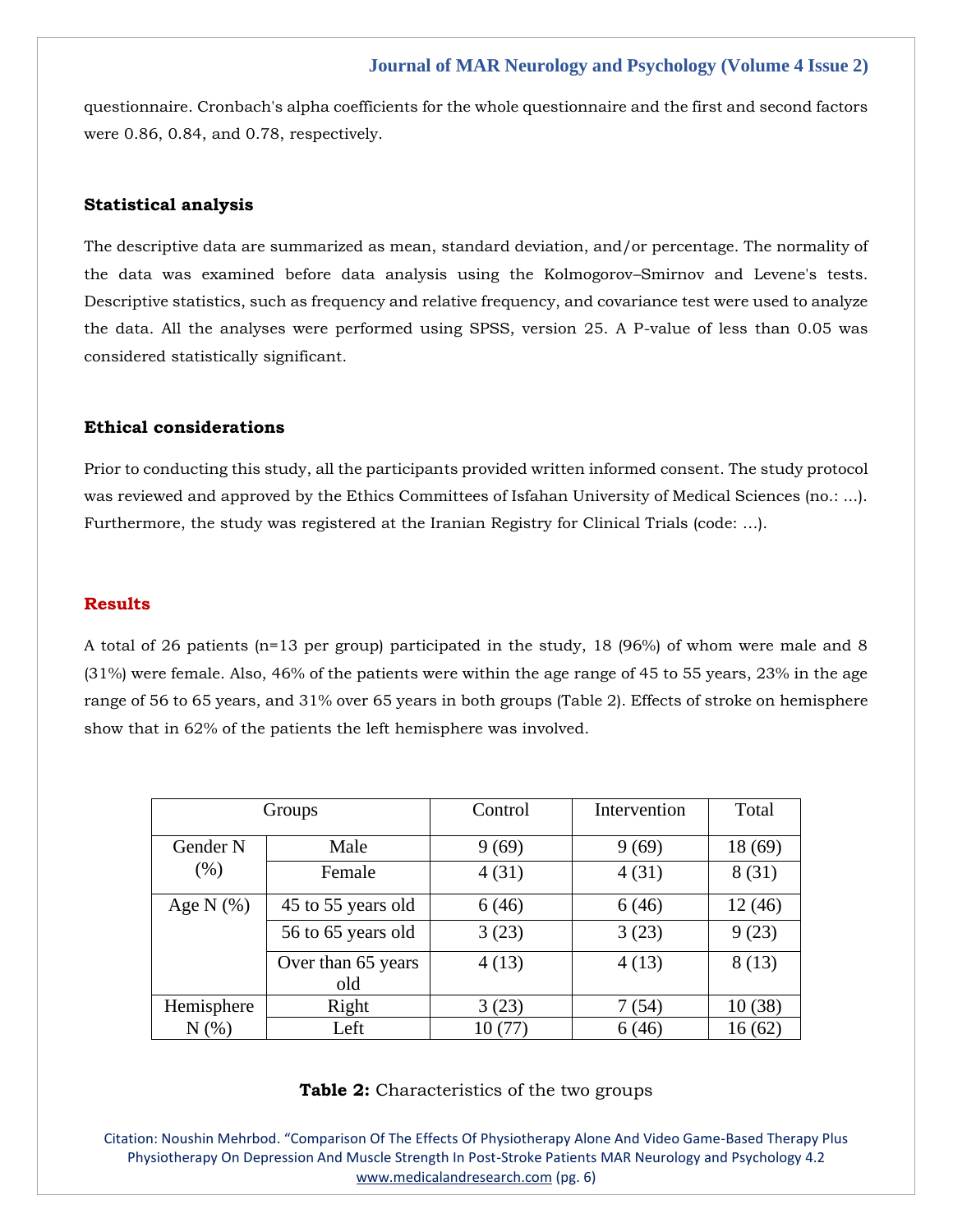The results of the Kolmogorov–Smirnov test showed the normality of the data (P>0.05). The results of Levene's test demonstrated that all the data was homogeneous (P>0.05; Table 3).

| Test   |            | Kolmogorov–Smirnov test |             |                   |       | Mean $\pm$ SID             |                  |
|--------|------------|-------------------------|-------------|-------------------|-------|----------------------------|------------------|
|        |            | Z                       |             | P-value           |       | <b>Brunnstrom</b><br>score | Beck score       |
|        |            | <b>Brunnstrom</b>       | <b>Beck</b> | <b>Brunnstrom</b> | Beck  |                            |                  |
|        |            | score                   | score       | score             | score |                            |                  |
| Pre-   | Control    | 0.197                   | 0.197       | 0.175             | 0.148 | $3.46 \pm 1.12$            | $24.61 \pm 7.13$ |
| intery | group      |                         |             |                   |       |                            |                  |
| ention | Interventi | 0.197                   | 0.197       | 0.175             | 0.20  | $3.46 \pm 1.12$            | $23.53 \pm 7.29$ |
|        | on group   |                         |             |                   |       |                            |                  |
| Post-  | Control    | 0.237                   | 0.237       | 0.068             | 0.114 | $4 \pm 1.00$               | $19.76 \pm 7.51$ |
| intery | group      |                         |             |                   |       |                            |                  |
| ention | Interventi | 0.189                   | 0.189       | 0.166             | 0.20  | $4.23 \pm 1.09$            | $18.92 \pm 7.51$ |
|        | on group   |                         |             |                   |       |                            |                  |

**Table 3:** The normality and homogeneity of the data

The mean Brunnstrom scores in the pre-intervention stage were the same in both groups before the intervention, while they were significantly different post intervention. That is, the mean Brunnstrom score was significantly higher in the intervention group than the control group following the intervention (P<0.016). The Eta coefficient test in this study was 0.3 indicating that the effect of physiotherapy plus video games–based therapy was 30% more effective than physiotherapy alone. In other words, the intervention group showed a better performance than the control group by 30%.

The results of the Kolmogorov–Smirnov test for depression scores demonstrated the normality of the data (P>0.05), and the Levene's test showed that all data was homogeneous (P>0.05; Table 3). The means of depression score in the pre-intervention stage were not significantly different between the groups, whereas they showed a significant difference following the intervention, that is, the depression score in the intervention group was significantly lower than that in the control group (P<0.028). The Eta coefficient test in this study was 0.407, showing that the effect of physiotherapy with video games was 40.7% more than physiotherapy alone. In other words, the intervention group had a better performance than the control group by 40.7%.

Citation: Noushin Mehrbod. "Comparison Of The Effects Of Physiotherapy Alone And Video Game-Based Therapy Plus Physiotherapy On Depression And Muscle Strength In Post-Stroke Patients MAR Neurology and Psychology 4.2 [www.medicalandresearch.com](http://www.medicalandresearch.com/) (pg. 7)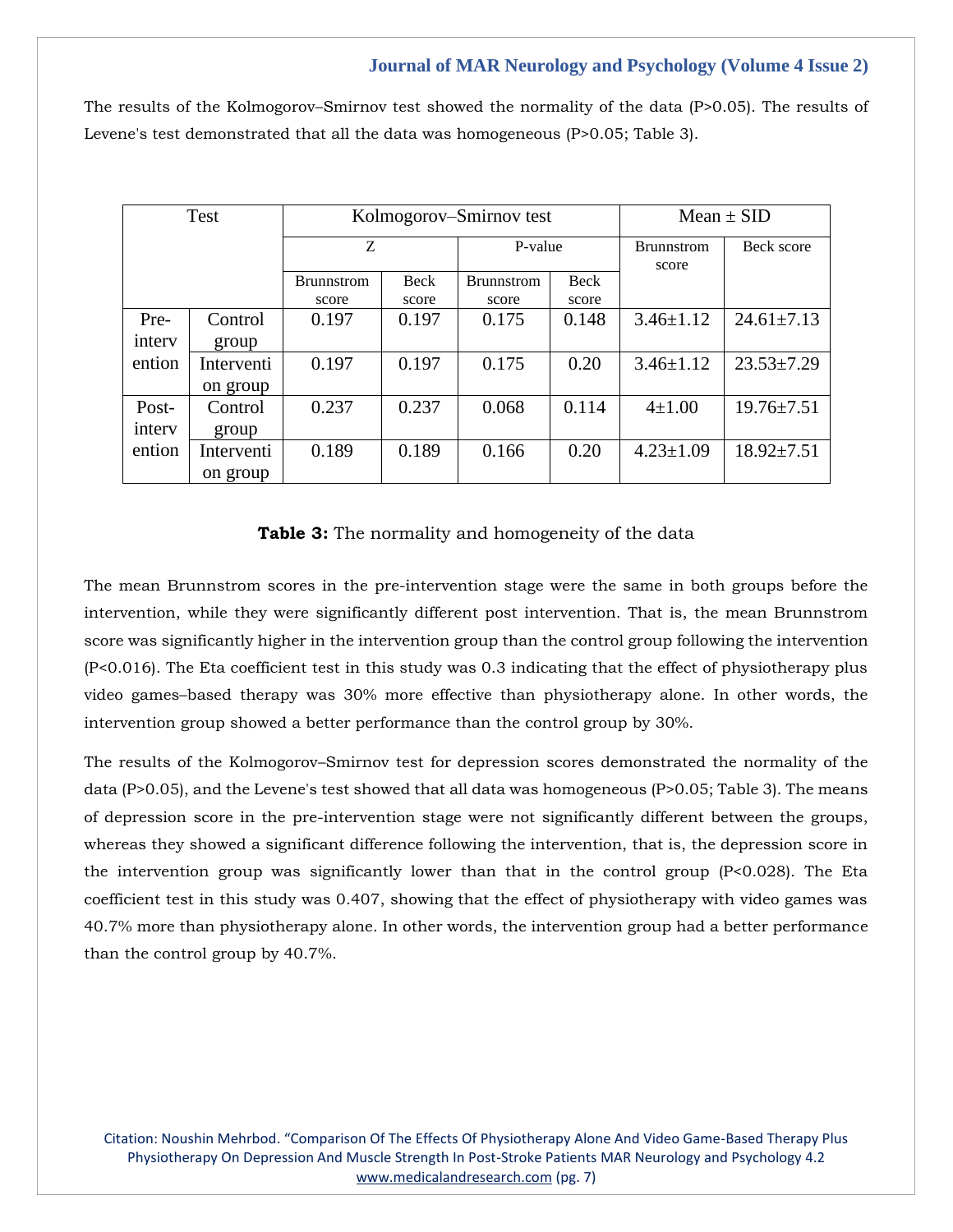# **Discussion**

Movement problems after stroke are one of the important factors involved in the incidence of post-stroke depression. The current study compared physiotherapy alone with video game-based therapy plus with physiotherapy for improving movement and depression scores in patients with post-stroke depression.

The obtained results demonstrated that physiotherapy plus video games–based therapy was more effective than physiotherapy alone. The Brunnstrom score was higher while depression score was lower in the intervention group compared to the control group.

Motor disorders is one of the most common consequences of stroke and is the main cause of disability and dependence in daily life activities in these patients (12). Given the growing prevalence of stroke even in those under the age of 60 years and the high risk of depression in these patients due to motor disability, it is necessary to provide appropriate services and evaluate the tests used for the assessment of motor function in stroke patients (13).

A recent study showed that the Brunnstrom recovery stages as a standard method can be used for validating newly developed methods (14, 15). The Brunnstrom system is established on limb muscle spasticity and synergies in patients with motor disabilities. Limb movement is related to decreased muscle spasticity and control over limb synergies (16). Naghdi et al. (17) and Safaz et al. (18) demonstrated that the Brunnstrom recovery stage can be utilized for the estimation of disability in the early stages of stroke. This method is convenient and may be easily applied repeatedly for close followup during rehabilitation. However, physiotherapy alone can make treatment sessions boring and prolong the duration of treatment in these patients, which leads to failure to perform the exercises and complete the course of treatment. This may, in turn, increase the risk of depression in patients (19). Therefore, in this study we evaluated the effectiveness of video game-based therapy plus physiotherapy for stroke patients. The results of this study showed that the Brunnstrom score had improved in both groups after treatment.

Incorporation of virtual reality into rehabilitation programs has been useful in various patient groups including those with stroke. Cho et al. reported that cognitive function and daily activity performance were improved in stroke patients who received virtual therapy plus physiotherapy than those who had received physiotherapy alone (20). Lee et al. showed improved balance and daily activity performance in patients with spinal cord injury by using virtual reality training intervention (21). Rahimi Shamaei Monfared used video games to promote balance skills and the maximum force produced by lower extremities and reduce fear of falling in stroke patients. However, they did not find any improvement in the intervention group (22).

Morone et al. found that balance test scores improved in 50 patients with subacute phase stroke after using Wii computer games (23). In a review study, Staiano et al. examined the effect of video games on

Citation: Noushin Mehrbod. "Comparison Of The Effects Of Physiotherapy Alone And Video Game-Based Therapy Plus Physiotherapy On Depression And Muscle Strength In Post-Stroke Patients MAR Neurology and Psychology 4.2 [www.medicalandresearch.com](http://www.medicalandresearch.com/) (pg. 8)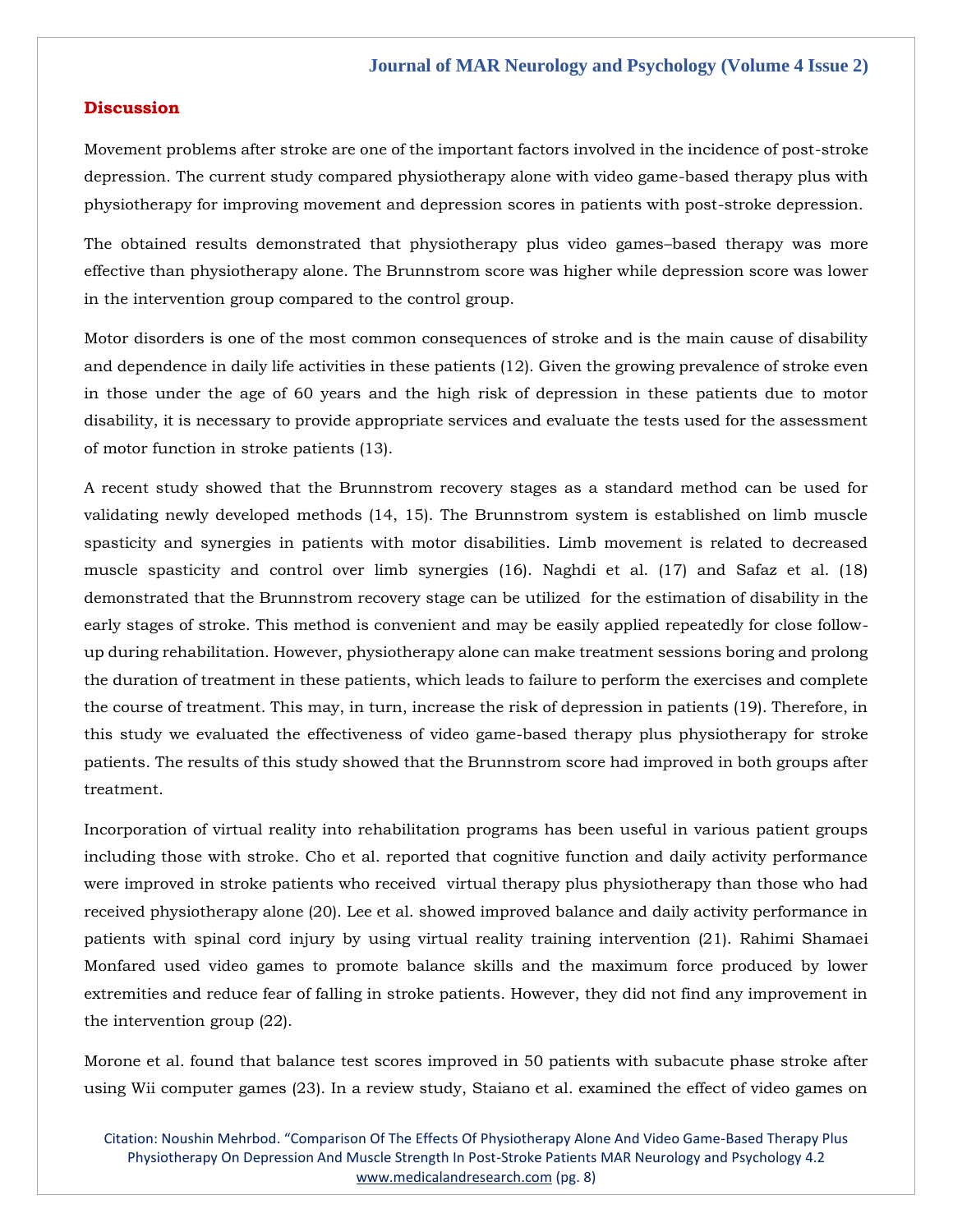physical activity. Most studies yield promising results as to improved physical activity after treatment with video games. In general, video games can be used as a promising tool for balance, rehabilitation, and disease management (24). Cho et al. reported that cognitive function and daily activity were improved after video games therapy in subacute phase stroke patients (25).

The results of this study were in line with the findings of previous studies. The mean Brunnstrom score was the same in both groups before treatment, but after therapy patients receiving video games therapy showed a better performance than the control group by 30%.

Rehabilitation could affect mood and physical recovery in patients with post-stroke depression. However, in conventional clinical exercises, only a small percentage of patients are correctly treated which leads to post-stroke depression in most patients (26). Robinson et al. reported that antidepressants can improve depressive symptoms, but the best rehabilitation methods might prevent depression in these patients (27). Kim et al. demonstrated that functional outcome, rehabilitation results, and quality of life are directly related to post-stroke depression (28). In this study, the mean depression scores were the same in both groups before the intervention, but video game-based therapy plus physiotherapy reduced depression scores by 40.7%. Therefore, video game-based therapy is a suitable method for the treatment of stroke patients and can prevent depression in these patients.

## Limitations and Suggestions

This clinical trial study was carried out on a small cohort of stroke patients from Iran; therefore, the obtained data could not be generalized to other populations. Consequently, future studies are suggested to use a larger sample size with a comparative design. Previous studie have only presented data on stroke patients; however, in this study, we evaluated the effect of video game-based therapy on poststroke depression. This strategy can be used to prevent post-stroke depression and can be of great help in the treatment process of these patients. Therefore, it is suggested to address this issue in future studies.

# **Conclusion**

Our findings demonstrated that the Brunnstrom score improved and depression score decreased after the video game-based therapy. Video game-based therapy plus with routine treatment is effective in improving depression in post-stroke patients. Thus , this therapy might be used to avoid the occurrence of post-stroke depression in these patients.

Citation: Noushin Mehrbod. "Comparison Of The Effects Of Physiotherapy Alone And Video Game-Based Therapy Plus Physiotherapy On Depression And Muscle Strength In Post-Stroke Patients MAR Neurology and Psychology 4.2 [www.medicalandresearch.com](http://www.medicalandresearch.com/) (pg. 9)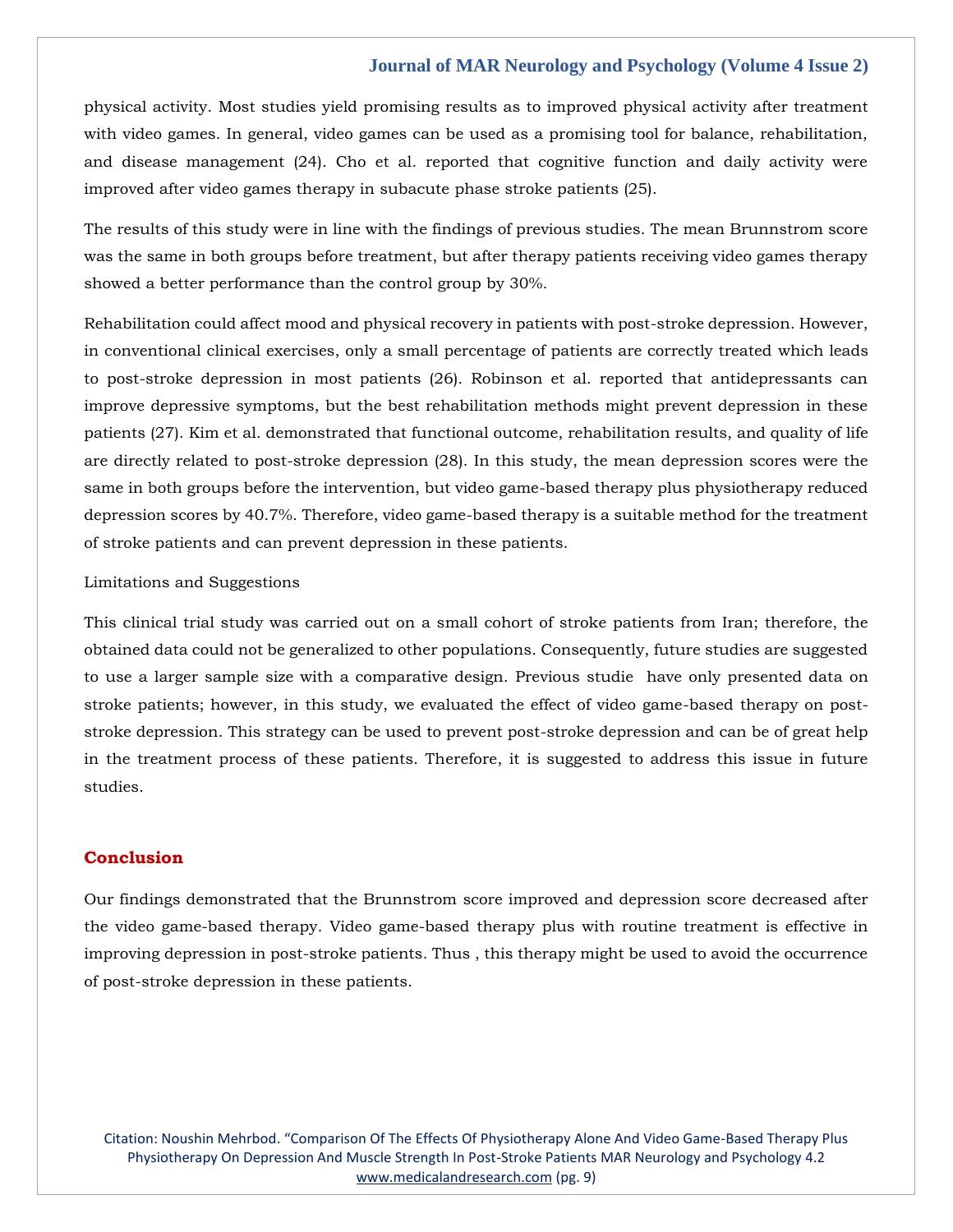## **References**

1.Kleisiaris C, Papathanasiou EKI, [Androulakis E, Panagiotakis S, Alvino S, Tziraki C. Assessing the](https://www.google.com/search?q=Assessing+the+impact+of+frailty+on+cognitive+function+in+older+adults+receiving+home+care&sxsrf=APq-WBucH5FBrRe9J6J2duz3RudW6UaxCw%3A1643622902220&ei=9rH3Ydv-DMWfseMP3uyKgAM&ved=0ahUKEwjb0ey53Nv1AhXFT2wGHV62AjAQ4dUDCA4&oq=Assessing+the+impact+of+frailty+on+cognitive+function+in+older+adults+receiving+home+care&gs_lcp=Cgdnd3Mtd2l6EAw6BwgjEOoCECdKBAhBGABKBAhGGABQ4QFY4QFgowhoAXACeACAAWKIAWKSAQExmAEAoAEBoAECsAEKwAEB&sclient=gws-wiz)  impact of frailty on cognitive function in older adults receiving home care. Translational medicine  $\hat{a}$ [UniSa. 2019;19:27.](https://www.google.com/search?q=Assessing+the+impact+of+frailty+on+cognitive+function+in+older+adults+receiving+home+care&sxsrf=APq-WBucH5FBrRe9J6J2duz3RudW6UaxCw%3A1643622902220&ei=9rH3Ydv-DMWfseMP3uyKgAM&ved=0ahUKEwjb0ey53Nv1AhXFT2wGHV62AjAQ4dUDCA4&oq=Assessing+the+impact+of+frailty+on+cognitive+function+in+older+adults+receiving+home+care&gs_lcp=Cgdnd3Mtd2l6EAw6BwgjEOoCECdKBAhBGABKBAhGGABQ4QFY4QFgowhoAXACeACAAWKIAWKSAQExmAEAoAEBoAECsAEKwAEB&sclient=gws-wiz)

2. [Maier M, Ballester BR, Verschure PF. Principles of neurorehabilitation after stroke based on motor](https://www.google.com/search?q=Principles+of+neurorehabilitation+after+stroke+based+on+motor+learning+and+brain+plasticity+mechanisms&sxsrf=APq-WBsF3mrWmfUa_G3j6XvJk2aAl9MyVA%3A1643622881430&ei=4bH3YfmwGb-WseMP6N-xcA&ved=0ahUKEwi5pfev3Nv1AhU_S2wGHehvDA4Q4dUDCA4&oq=Principles+of+neurorehabilitation+after+stroke+based+on+motor+learning+and+brain+plasticity+mechanisms&gs_lcp=Cgdnd3Mtd2l6EAwyBwgjEOoCECcyBwgjEOoCECcyBwgjEOoCECcyBwgjEOoCECcyBwgjEOoCECcyBwgjEOoCECcyBwgjEOoCECcyBwgjEOoCECcyBwgjEOoCECcyBwgjEOoCECdKBAhBGABKBAhGGABQmghYmghgqgxoAXACeACAAQCIAQCSAQCYAQCgAQGgAQKwAQrAAQE&sclient=gws-wiz)  [learning and brain plasticity mechanisms. Frontiers in Systems Neuroscience. 2019;13:74.](https://www.google.com/search?q=Principles+of+neurorehabilitation+after+stroke+based+on+motor+learning+and+brain+plasticity+mechanisms&sxsrf=APq-WBsF3mrWmfUa_G3j6XvJk2aAl9MyVA%3A1643622881430&ei=4bH3YfmwGb-WseMP6N-xcA&ved=0ahUKEwi5pfev3Nv1AhU_S2wGHehvDA4Q4dUDCA4&oq=Principles+of+neurorehabilitation+after+stroke+based+on+motor+learning+and+brain+plasticity+mechanisms&gs_lcp=Cgdnd3Mtd2l6EAwyBwgjEOoCECcyBwgjEOoCECcyBwgjEOoCECcyBwgjEOoCECcyBwgjEOoCECcyBwgjEOoCECcyBwgjEOoCECcyBwgjEOoCECcyBwgjEOoCECcyBwgjEOoCECdKBAhBGABKBAhGGABQmghYmghgqgxoAXACeACAAQCIAQCSAQCYAQCgAQGgAQKwAQrAAQE&sclient=gws-wiz)

3. [Carrasco DG, Cantalapiedra JA. Effectiveness of motor imagery or mental practice in functional](https://www.google.com/search?q=Effectiveness+of+motor+imagery+or+mental+practice+in+functional+recovery+after+stroke%3A+a+systematic+review&sxsrf=APq-WBuEzvq60Qk9-ZqoUTD7aJlv8dM7GQ%3A1643622849142&ei=wbH3YaPWB8eUseMPxP68mAY&ved=0ahUKEwjjusSg3Nv1AhVHSmwGHUQ_D2MQ4dUDCA4&oq=Effectiveness+of+motor+imagery+or+mental+practice+in+functional+recovery+after+stroke%3A+a+systematic+review&gs_lcp=Cgdnd3Mtd2l6EAwyBwgjEOoCECcyBwgjEOoCECcyBwgjEOoCECcyBwgjEOoCECcyBwgjEOoCECcyBwgjEOoCECcyBwgjEOoCECcyBwgjEOoCECcyBwgjEOoCECcyBwgjEOoCECdKBAhBGABKBAhGGABQywNYywNghwpoAXAAeACAAQCIAQCSAQCYAQCgAQGgAQKwAQrAAQE&sclient=gws-wiz)  [recovery after stroke: a systematic review. Neurología \(English Edition\). 2016;31\(1\):43-52.](https://www.google.com/search?q=Effectiveness+of+motor+imagery+or+mental+practice+in+functional+recovery+after+stroke%3A+a+systematic+review&sxsrf=APq-WBuEzvq60Qk9-ZqoUTD7aJlv8dM7GQ%3A1643622849142&ei=wbH3YaPWB8eUseMPxP68mAY&ved=0ahUKEwjjusSg3Nv1AhVHSmwGHUQ_D2MQ4dUDCA4&oq=Effectiveness+of+motor+imagery+or+mental+practice+in+functional+recovery+after+stroke%3A+a+systematic+review&gs_lcp=Cgdnd3Mtd2l6EAwyBwgjEOoCECcyBwgjEOoCECcyBwgjEOoCECcyBwgjEOoCECcyBwgjEOoCECcyBwgjEOoCECcyBwgjEOoCECcyBwgjEOoCECcyBwgjEOoCECcyBwgjEOoCECdKBAhBGABKBAhGGABQywNYywNghwpoAXAAeACAAQCIAQCSAQCYAQCgAQGgAQKwAQrAAQE&sclient=gws-wiz)

4. [Nascimento LR, Fernandes MOP, Teixeira-Salmela LF, Scianni AA. Personal and organizational](https://www.google.com/search?q=Personal+and+organizational+characteristics+associated+with+evidence-based+practice+reported+by+Brazilian+physical+therapists+providing+service+to+people+with+stroke%3A+a+cross-sectional+mail+survey&sxsrf=APq-WBvcASg81dLTZtrC8f8E30Z8JNZe8w%3A1643622809083&ei=mbH3YaTMBNCeseMPwPWIgAc&ved=0ahUKEwjk_LeN3Nv1AhVQT2wGHcA6AnAQ4dUDCA4&oq=Personal+and+organizational+characteristics+associated+with+evidence-based+practice+reported+by+Brazilian+physical+therapists+providing+service+to+people+with+stroke%3A+a+cross-sectional+mail+survey&gs_lcp=Cgdnd3Mtd2l6EAwyBwgjEOoCECcyBwgjEOoCECcyBwgjEOoCECcyBwgjEOoCECcyBwgjEOoCECcyBwgjEOoCECcyBwgjEOoCECcyBwgjEOoCECcyBwgjEOoCECcyBwgjEOoCECdKBAhBGABKBAhGGABQsQdYsQdgvg1oAXACeACAAQCIAQCSAQCYAQCgAQGgAQKwAQrAAQE&sclient=gws-wiz)  [characteristics associated with evidence-based practice reported by Brazilian physical therapists](https://www.google.com/search?q=Personal+and+organizational+characteristics+associated+with+evidence-based+practice+reported+by+Brazilian+physical+therapists+providing+service+to+people+with+stroke%3A+a+cross-sectional+mail+survey&sxsrf=APq-WBvcASg81dLTZtrC8f8E30Z8JNZe8w%3A1643622809083&ei=mbH3YaTMBNCeseMPwPWIgAc&ved=0ahUKEwjk_LeN3Nv1AhVQT2wGHcA6AnAQ4dUDCA4&oq=Personal+and+organizational+characteristics+associated+with+evidence-based+practice+reported+by+Brazilian+physical+therapists+providing+service+to+people+with+stroke%3A+a+cross-sectional+mail+survey&gs_lcp=Cgdnd3Mtd2l6EAwyBwgjEOoCECcyBwgjEOoCECcyBwgjEOoCECcyBwgjEOoCECcyBwgjEOoCECcyBwgjEOoCECcyBwgjEOoCECcyBwgjEOoCECcyBwgjEOoCECcyBwgjEOoCECdKBAhBGABKBAhGGABQsQdYsQdgvg1oAXACeACAAQCIAQCSAQCYAQCgAQGgAQKwAQrAAQE&sclient=gws-wiz)  [providing service to people with stroke: a cross-sectional mail survey. Brazilian journal of physical](https://www.google.com/search?q=Personal+and+organizational+characteristics+associated+with+evidence-based+practice+reported+by+Brazilian+physical+therapists+providing+service+to+people+with+stroke%3A+a+cross-sectional+mail+survey&sxsrf=APq-WBvcASg81dLTZtrC8f8E30Z8JNZe8w%3A1643622809083&ei=mbH3YaTMBNCeseMPwPWIgAc&ved=0ahUKEwjk_LeN3Nv1AhVQT2wGHcA6AnAQ4dUDCA4&oq=Personal+and+organizational+characteristics+associated+with+evidence-based+practice+reported+by+Brazilian+physical+therapists+providing+service+to+people+with+stroke%3A+a+cross-sectional+mail+survey&gs_lcp=Cgdnd3Mtd2l6EAwyBwgjEOoCECcyBwgjEOoCECcyBwgjEOoCECcyBwgjEOoCECcyBwgjEOoCECcyBwgjEOoCECcyBwgjEOoCECcyBwgjEOoCECcyBwgjEOoCECcyBwgjEOoCECdKBAhBGABKBAhGGABQsQdYsQdgvg1oAXACeACAAQCIAQCSAQCYAQCgAQGgAQKwAQrAAQE&sclient=gws-wiz)  [therapy. 2020;24\(4\):349-57.](https://www.google.com/search?q=Personal+and+organizational+characteristics+associated+with+evidence-based+practice+reported+by+Brazilian+physical+therapists+providing+service+to+people+with+stroke%3A+a+cross-sectional+mail+survey&sxsrf=APq-WBvcASg81dLTZtrC8f8E30Z8JNZe8w%3A1643622809083&ei=mbH3YaTMBNCeseMPwPWIgAc&ved=0ahUKEwjk_LeN3Nv1AhVQT2wGHcA6AnAQ4dUDCA4&oq=Personal+and+organizational+characteristics+associated+with+evidence-based+practice+reported+by+Brazilian+physical+therapists+providing+service+to+people+with+stroke%3A+a+cross-sectional+mail+survey&gs_lcp=Cgdnd3Mtd2l6EAwyBwgjEOoCECcyBwgjEOoCECcyBwgjEOoCECcyBwgjEOoCECcyBwgjEOoCECcyBwgjEOoCECcyBwgjEOoCECcyBwgjEOoCECcyBwgjEOoCECcyBwgjEOoCECdKBAhBGABKBAhGGABQsQdYsQdgvg1oAXACeACAAQCIAQCSAQCYAQCgAQGgAQKwAQrAAQE&sclient=gws-wiz)

5. [Dar SK, Venigalla H, Khan AM, Ahmed R, Mekala HM, Zain H, et al. Post stroke depression frequently](https://www.google.com/search?q=Post+stroke+depression+frequently+overlooked%2C+undiagnosed%2C+untreated.+Neuropsychiatry&sxsrf=APq-WBuxpnw5O5jLFflsEFLxOiSnWManEw%3A1643622732450&ei=TLH3YYThGpCcseMPwZ2foAI&ved=0ahUKEwiEt_Lo29v1AhUQTmwGHcHOByQQ4dUDCA4&oq=Post+stroke+depression+frequently+overlooked%2C+undiagnosed%2C+untreated.+Neuropsychiatry&gs_lcp=Cgdnd3Mtd2l6EAw6BwgjEOoCECdKBAhBGABKBAhGGABQ5AdY5AdgvQtoAXAAeACAAXWIAXWSAQMwLjGYAQCgAQGgAQKwAQrAAQE&sclient=gws-wiz)  [overlooked, undiagnosed, untreated. Neuropsychiatry. 2017;7\(6\):906-19.](https://www.google.com/search?q=Post+stroke+depression+frequently+overlooked%2C+undiagnosed%2C+untreated.+Neuropsychiatry&sxsrf=APq-WBuxpnw5O5jLFflsEFLxOiSnWManEw%3A1643622732450&ei=TLH3YYThGpCcseMPwZ2foAI&ved=0ahUKEwiEt_Lo29v1AhUQTmwGHcHOByQQ4dUDCA4&oq=Post+stroke+depression+frequently+overlooked%2C+undiagnosed%2C+untreated.+Neuropsychiatry&gs_lcp=Cgdnd3Mtd2l6EAw6BwgjEOoCECdKBAhBGABKBAhGGABQ5AdY5AdgvQtoAXAAeACAAXWIAXWSAQMwLjGYAQCgAQGgAQKwAQrAAQE&sclient=gws-wiz)

[6. Bucur M, Papagno C. A systematic review of noninvasive brain stimulation for post-stroke depression.](https://www.google.com/search?q=A+systematic+review+of+noninvasive+brain+stimulation+for+post-stroke+depression.+Journal+of+Affective+Disorders&sxsrf=APq-WBsgXwrT_Ea4DDW77SJF-keL8b2i_A%3A1643622696932&ei=KLH3YYy7OIWRseMPu5KOqAw&ved=0ahUKEwiM7_rX29v1AhWFSGwGHTuJA8UQ4dUDCA4&oq=A+systematic+review+of+noninvasive+brain+stimulation+for+post-stroke+depression.+Journal+of+Affective+Disorders&gs_lcp=Cgdnd3Mtd2l6EAwyBwgjEOoCECcyBwgjEOoCECcyBwgjEOoCECcyBwgjEOoCECcyBwgjEOoCECcyBwgjEOoCECcyBwgjEOoCECcyBwgjEOoCECcyBwgjEOoCECcyBwgjEOoCECdKBAhBGABKBAhGGABQoQRYoQRgowtoAXAAeACAAQCIAQCSAQCYAQCgAQGgAQKwAQrAAQE&sclient=gws-wiz)  [Journal of Affective Disorders. 2018;238:69-78.](https://www.google.com/search?q=A+systematic+review+of+noninvasive+brain+stimulation+for+post-stroke+depression.+Journal+of+Affective+Disorders&sxsrf=APq-WBsgXwrT_Ea4DDW77SJF-keL8b2i_A%3A1643622696932&ei=KLH3YYy7OIWRseMPu5KOqAw&ved=0ahUKEwiM7_rX29v1AhWFSGwGHTuJA8UQ4dUDCA4&oq=A+systematic+review+of+noninvasive+brain+stimulation+for+post-stroke+depression.+Journal+of+Affective+Disorders&gs_lcp=Cgdnd3Mtd2l6EAwyBwgjEOoCECcyBwgjEOoCECcyBwgjEOoCECcyBwgjEOoCECcyBwgjEOoCECcyBwgjEOoCECcyBwgjEOoCECcyBwgjEOoCECcyBwgjEOoCECcyBwgjEOoCECdKBAhBGABKBAhGGABQoQRYoQRgowtoAXAAeACAAQCIAQCSAQCYAQCgAQGgAQKwAQrAAQE&sclient=gws-wiz)

[7. Torrisi M, De Cola MC, Buda A, Carioti L, Scaltrito MV, Bramanti P, et al. Self-efficacy, Poststroke](https://www.google.com/search?q=Self-efficacy%2C+Poststroke+depression%2C+and+rehabilitation+outcomes%3A+is+there+a+correlation%3F+Journal+of+Stroke+and+Cerebrovascular+Diseases&sxsrf=APq-WBvf6nYPTAA8dfZY7-ib-npbuZi8JA%3A1643622604407&ei=zLD3YbO0GPGdseMPwc-B0AQ&ved=0ahUKEwizyuur29v1AhXxTmwGHcFnAEoQ4dUDCA4&oq=Self-efficacy%2C+Poststroke+depression%2C+and+rehabilitation+outcomes%3A+is+there+a+correlation%3F+Journal+of+Stroke+and+Cerebrovascular+Diseases&gs_lcp=Cgdnd3Mtd2l6EAwyBwgjEOoCECcyBwgjEOoCECcyBwgjEOoCECcyBwgjEOoCECcyBwgjEOoCECcyBwgjEOoCECcyBwgjEOoCECcyBwgjEOoCECcyBwgjEOoCECcyBwgjEOoCECdKBAhBGABKBAhGGABQwwdYwwdg8A1oAXAAeACAAQCIAQCSAQCYAQCgAQGgAQKwAQrAAQE&sclient=gws-wiz)  [depression, and rehabilitation outcomes: is there a correlation? Journal of Stroke and Cerebrovascular](https://www.google.com/search?q=Self-efficacy%2C+Poststroke+depression%2C+and+rehabilitation+outcomes%3A+is+there+a+correlation%3F+Journal+of+Stroke+and+Cerebrovascular+Diseases&sxsrf=APq-WBvf6nYPTAA8dfZY7-ib-npbuZi8JA%3A1643622604407&ei=zLD3YbO0GPGdseMPwc-B0AQ&ved=0ahUKEwizyuur29v1AhXxTmwGHcFnAEoQ4dUDCA4&oq=Self-efficacy%2C+Poststroke+depression%2C+and+rehabilitation+outcomes%3A+is+there+a+correlation%3F+Journal+of+Stroke+and+Cerebrovascular+Diseases&gs_lcp=Cgdnd3Mtd2l6EAwyBwgjEOoCECcyBwgjEOoCECcyBwgjEOoCECcyBwgjEOoCECcyBwgjEOoCECcyBwgjEOoCECcyBwgjEOoCECcyBwgjEOoCECcyBwgjEOoCECcyBwgjEOoCECdKBAhBGABKBAhGGABQwwdYwwdg8A1oAXAAeACAAQCIAQCSAQCYAQCgAQGgAQKwAQrAAQE&sclient=gws-wiz)  [Diseases. 2018;27\(11\):3208-11.](https://www.google.com/search?q=Self-efficacy%2C+Poststroke+depression%2C+and+rehabilitation+outcomes%3A+is+there+a+correlation%3F+Journal+of+Stroke+and+Cerebrovascular+Diseases&sxsrf=APq-WBvf6nYPTAA8dfZY7-ib-npbuZi8JA%3A1643622604407&ei=zLD3YbO0GPGdseMPwc-B0AQ&ved=0ahUKEwizyuur29v1AhXxTmwGHcFnAEoQ4dUDCA4&oq=Self-efficacy%2C+Poststroke+depression%2C+and+rehabilitation+outcomes%3A+is+there+a+correlation%3F+Journal+of+Stroke+and+Cerebrovascular+Diseases&gs_lcp=Cgdnd3Mtd2l6EAwyBwgjEOoCECcyBwgjEOoCECcyBwgjEOoCECcyBwgjEOoCECcyBwgjEOoCECcyBwgjEOoCECcyBwgjEOoCECcyBwgjEOoCECcyBwgjEOoCECcyBwgjEOoCECdKBAhBGABKBAhGGABQwwdYwwdg8A1oAXAAeACAAQCIAQCSAQCYAQCgAQGgAQKwAQrAAQE&sclient=gws-wiz)

[8. Pietrzak E, Cotea C, Pullman S. Using commercial video games for falls prevention in older adults:](https://www.google.com/search?q=Using+commercial+video+games+for+falls+prevention+in+older+adults%3A+The+way+for+the+future%3F+Journal+of+geriatric+physical+therapy&sxsrf=APq-WBvf6nYPTAA8dfZY7-ib-npbuZi8JA%3A1643622604407&ei=zLD3YbO0GPGdseMPwc-B0AQ&ved=0ahUKEwizyuur29v1AhXxTmwGHcFnAEoQ4dUDCA4&oq=Using+commercial+video+games+for+falls+prevention+in+older+adults%3A+The+way+for+the+future%3F+Journal+of+geriatric+physical+therapy&gs_lcp=Cgdnd3Mtd2l6EAxKBAhBGABKBAhGGABQAFgAYABoAHAAeACAAQCIAQCSAQCYAQA&sclient=gws-wiz)  [The way for the future? Journal of geriatric physical therapy. 2014;37\(4\):166-77.](https://www.google.com/search?q=Using+commercial+video+games+for+falls+prevention+in+older+adults%3A+The+way+for+the+future%3F+Journal+of+geriatric+physical+therapy&sxsrf=APq-WBvf6nYPTAA8dfZY7-ib-npbuZi8JA%3A1643622604407&ei=zLD3YbO0GPGdseMPwc-B0AQ&ved=0ahUKEwizyuur29v1AhXxTmwGHcFnAEoQ4dUDCA4&oq=Using+commercial+video+games+for+falls+prevention+in+older+adults%3A+The+way+for+the+future%3F+Journal+of+geriatric+physical+therapy&gs_lcp=Cgdnd3Mtd2l6EAxKBAhBGABKBAhGGABQAFgAYABoAHAAeACAAQCIAQCSAQCYAQA&sclient=gws-wiz)

[9. Min JH, Seong HY, Ko SH, Jo W-R, Sohn H-J, Ahn YH, et al. Effects of trunk stabilization training](https://www.google.com/search?q=Gaming+with+stigma%3A+analysis+of+messages+about+mental+illnesses+in+video+games&sxsrf=APq-WBsIcP4rlqnFTu3S6rhQqqjpUB16PA%3A1643622452084&ei=NLD3YbDVBK6bseMPnd218AY&ved=0ahUKEwiwv5rj2tv1AhWuTWwGHZ1uDW4Q4dUDCA4&oq=Gaming+with+stigma%3A+analysis+of+messages+about+mental+illnesses+in+video+games&gs_lcp=Cgdnd3Mtd2l6EAwyBQgAEIAEOgcIIxDqAhAnSgQIQRgASgQIRhgAUNsEWNsEYM4KaAFwAngAgAHeA4gB3gOSAQM0LTGYAQCgAQGgAQKwAQrAAQE&sclient=gws-wiz)  [robot on postural control and gait in patients with chronic stroke: a randomized controlled trial.](https://www.google.com/search?q=Gaming+with+stigma%3A+analysis+of+messages+about+mental+illnesses+in+video+games&sxsrf=APq-WBsIcP4rlqnFTu3S6rhQqqjpUB16PA%3A1643622452084&ei=NLD3YbDVBK6bseMPnd218AY&ved=0ahUKEwiwv5rj2tv1AhWuTWwGHZ1uDW4Q4dUDCA4&oq=Gaming+with+stigma%3A+analysis+of+messages+about+mental+illnesses+in+video+games&gs_lcp=Cgdnd3Mtd2l6EAwyBQgAEIAEOgcIIxDqAhAnSgQIQRgASgQIRhgAUNsEWNsEYM4KaAFwAngAgAHeA4gB3gOSAQM0LTGYAQCgAQGgAQKwAQrAAQE&sclient=gws-wiz)  [International Journal of Rehabilitation Research. 2020;43\(2\):159-66.](https://www.google.com/search?q=Gaming+with+stigma%3A+analysis+of+messages+about+mental+illnesses+in+video+games&sxsrf=APq-WBsIcP4rlqnFTu3S6rhQqqjpUB16PA%3A1643622452084&ei=NLD3YbDVBK6bseMPnd218AY&ved=0ahUKEwiwv5rj2tv1AhWuTWwGHZ1uDW4Q4dUDCA4&oq=Gaming+with+stigma%3A+analysis+of+messages+about+mental+illnesses+in+video+games&gs_lcp=Cgdnd3Mtd2l6EAwyBQgAEIAEOgcIIxDqAhAnSgQIQRgASgQIRhgAUNsEWNsEYM4KaAFwAngAgAHeA4gB3gOSAQM0LTGYAQCgAQGgAQKwAQrAAQE&sclient=gws-wiz)

10. [Ferrari M, McIlwaine SV, Jordan G, Shah JL, Lal S, Iyer SN. Gaming with stigma: analysis of](https://www.google.com/search?q=Gaming+with+stigma%3A+analysis+of+messages+about+mental+illnesses+in+video+games&sxsrf=APq-WBsIcP4rlqnFTu3S6rhQqqjpUB16PA%3A1643622452084&ei=NLD3YbDVBK6bseMPnd218AY&ved=0ahUKEwiwv5rj2tv1AhWuTWwGHZ1uDW4Q4dUDCA4&oq=Gaming+with+stigma%3A+analysis+of+messages+about+mental+illnesses+in+video+games&gs_lcp=Cgdnd3Mtd2l6EAwyBQgAEIAEOgcIIxDqAhAnSgQIQRgASgQIRhgAUNsEWNsEYM4KaAFwAngAgAHeA4gB3gOSAQM0LTGYAQCgAQGgAQKwAQrAAQE&sclient=gws-wiz)  messages about [mental illnesses in video games. JMIR mental health. 2019;6\(5\):e12418.](https://www.google.com/search?q=Gaming+with+stigma%3A+analysis+of+messages+about+mental+illnesses+in+video+games&sxsrf=APq-WBsIcP4rlqnFTu3S6rhQqqjpUB16PA%3A1643622452084&ei=NLD3YbDVBK6bseMPnd218AY&ved=0ahUKEwiwv5rj2tv1AhWuTWwGHZ1uDW4Q4dUDCA4&oq=Gaming+with+stigma%3A+analysis+of+messages+about+mental+illnesses+in+video+games&gs_lcp=Cgdnd3Mtd2l6EAwyBQgAEIAEOgcIIxDqAhAnSgQIQRgASgQIRhgAUNsEWNsEYM4KaAFwAngAgAHeA4gB3gOSAQM0LTGYAQCgAQGgAQKwAQrAAQE&sclient=gws-wiz)

[11. Neri SG, Cardoso JR, Cruz L, Lima RM, De Oliveira RJ, Iversen MD, et al. Do virtual reality games](https://www.google.com/search?q=Do+virtual+reality+games+improve+mobility+skills+and+balance+measurements+in+community-dwelling+older+adults%3F+Systematic+review+and+meta-analysis&sxsrf=APq-WBu1Jcowi8KUsSy4w7ljhJi73Qpf3A%3A1643622345759&ei=ya_3YZnHLaKSseMPs5a24A4&ved=0ahUKEwjZz8Cw2tv1AhUiSWwGHTOLDewQ4dUDCA4&oq=Do+virtual+reality+games+improve+mobility+skills+and+balance+measurements+in+community-dwelling+older+adults%3F+Systematic+review+and+meta-analysis&gs_lcp=Cgdnd3Mtd2l6EAwyBwgjEOoCECcyBwgjEOoCECcyBwgjEOoCECcyBwgjEOoCECcyBwgjEOoCECcyBwgjEOoCECcyBwgjEOoCECcyBwgjEOoCECcyBwgjEOoCECcyBwgjEOoCECdKBAhBGABKBAhGGABQxwhYxwhghgxoAXACeACAAQCIAQCSAQCYAQCgAQGgAQKwAQrAAQE&sclient=gws-wiz)  [improve mobility skills and balance measurements in community-dwelling older adults? Systematic](https://www.google.com/search?q=Do+virtual+reality+games+improve+mobility+skills+and+balance+measurements+in+community-dwelling+older+adults%3F+Systematic+review+and+meta-analysis&sxsrf=APq-WBu1Jcowi8KUsSy4w7ljhJi73Qpf3A%3A1643622345759&ei=ya_3YZnHLaKSseMPs5a24A4&ved=0ahUKEwjZz8Cw2tv1AhUiSWwGHTOLDewQ4dUDCA4&oq=Do+virtual+reality+games+improve+mobility+skills+and+balance+measurements+in+community-dwelling+older+adults%3F+Systematic+review+and+meta-analysis&gs_lcp=Cgdnd3Mtd2l6EAwyBwgjEOoCECcyBwgjEOoCECcyBwgjEOoCECcyBwgjEOoCECcyBwgjEOoCECcyBwgjEOoCECcyBwgjEOoCECcyBwgjEOoCECcyBwgjEOoCECcyBwgjEOoCECdKBAhBGABKBAhGGABQxwhYxwhghgxoAXACeACAAQCIAQCSAQCYAQCgAQGgAQKwAQrAAQE&sclient=gws-wiz)  [review and meta-analysis. Clinical Rehabilitation. 2017;31\(10\):1292-304.](https://www.google.com/search?q=Do+virtual+reality+games+improve+mobility+skills+and+balance+measurements+in+community-dwelling+older+adults%3F+Systematic+review+and+meta-analysis&sxsrf=APq-WBu1Jcowi8KUsSy4w7ljhJi73Qpf3A%3A1643622345759&ei=ya_3YZnHLaKSseMPs5a24A4&ved=0ahUKEwjZz8Cw2tv1AhUiSWwGHTOLDewQ4dUDCA4&oq=Do+virtual+reality+games+improve+mobility+skills+and+balance+measurements+in+community-dwelling+older+adults%3F+Systematic+review+and+meta-analysis&gs_lcp=Cgdnd3Mtd2l6EAwyBwgjEOoCECcyBwgjEOoCECcyBwgjEOoCECcyBwgjEOoCECcyBwgjEOoCECcyBwgjEOoCECcyBwgjEOoCECcyBwgjEOoCECcyBwgjEOoCECcyBwgjEOoCECdKBAhBGABKBAhGGABQxwhYxwhghgxoAXACeACAAQCIAQCSAQCYAQCgAQGgAQKwAQrAAQE&sclient=gws-wiz)

[12. Coleman ER, Moudgal R, Lang K, Hyacinth HI, Awosika OO, Kissela BM, et al. Early rehabilitation](https://www.google.com/search?q=Early+rehabilitation+after+stroke%3A+a+narrative+review&sxsrf=APq-WBu1Jcowi8KUsSy4w7ljhJi73Qpf3A%3A1643622345759&ei=ya_3YZnHLaKSseMPs5a24A4&ved=0ahUKEwjZz8Cw2tv1AhUiSWwGHTOLDewQ4dUDCA4&oq=Early+rehabilitation+after+stroke%3A+a+narrative+review&gs_lcp=Cgdnd3Mtd2l6EAxKBAhBGABKBAhGGABQAFgAYABoAHACeACAAQCIAQCSAQCYAQA&sclient=gws-wiz)  [after stroke: a narrative review. Current atherosclerosis reports. 2017;19\(12\):59.](https://www.google.com/search?q=Early+rehabilitation+after+stroke%3A+a+narrative+review&sxsrf=APq-WBu1Jcowi8KUsSy4w7ljhJi73Qpf3A%3A1643622345759&ei=ya_3YZnHLaKSseMPs5a24A4&ved=0ahUKEwjZz8Cw2tv1AhUiSWwGHTOLDewQ4dUDCA4&oq=Early+rehabilitation+after+stroke%3A+a+narrative+review&gs_lcp=Cgdnd3Mtd2l6EAxKBAhBGABKBAhGGABQAFgAYABoAHACeACAAQCIAQCSAQCYAQA&sclient=gws-wiz)

Citation: Noushin Mehrbod. "Comparison Of The Effects Of Physiotherapy Alone And Video Game-Based Therapy Plus Physiotherapy On Depression And Muscle Strength In Post-Stroke Patients MAR Neurology and Psychology 4.2 [www.medicalandresearch.com](http://www.medicalandresearch.com/) (pg. 10)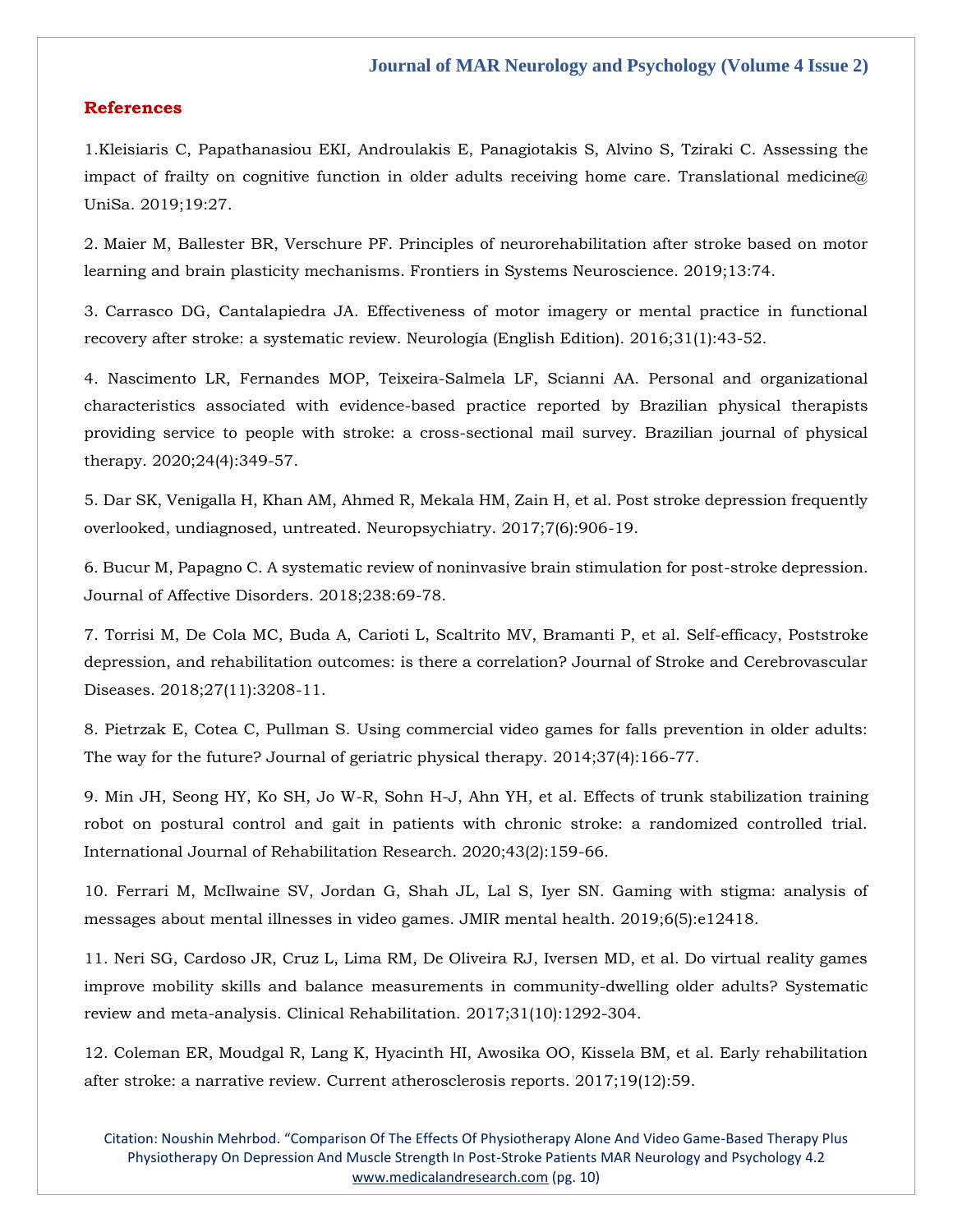[13. Eriksson M, Dahlin-Ivanoff S. How adults with acquired brain damage perceive computer training](https://www.google.com/search?q=How+adults+with+acquired+brain+damage+perceive+computer+training+as+a+rehabilitation+tool%3A+a+focus-group+study&sxsrf=APq-WBtfMiYnEFcQyLzYPlGztNsDqycLZA%3A1643622304227&ei=oK_3YfCWDZmVseMPoLSu0AQ&ved=0ahUKEwjw5tmc2tv1AhWZSmwGHSCaC0oQ4dUDCA4&oq=How+adults+with+acquired+brain+damage+perceive+computer+training+as+a+rehabilitation+tool%3A+a+focus-group+study&gs_lcp=Cgdnd3Mtd2l6EAwyBwgjEOoCECcyBwgjEOoCECcyBwgjEOoCECcyBwgjEOoCECcyBwgjEOoCECcyBwgjEOoCECcyBwgjEOoCECcyBwgjEOoCECcyBwgjEOoCECcyBwgjEOoCECdKBAhBGABKBAhGGABQmAJYmAJg7whoAXACeACAAQCIAQCSAQCYAQCgAQGgAQKwAQrAAQE&sclient=gws-wiz)  [as a rehabilitation tool: a focus-group study. Scandinavian journal of occupational therapy.](https://www.google.com/search?q=How+adults+with+acquired+brain+damage+perceive+computer+training+as+a+rehabilitation+tool%3A+a+focus-group+study&sxsrf=APq-WBtfMiYnEFcQyLzYPlGztNsDqycLZA%3A1643622304227&ei=oK_3YfCWDZmVseMPoLSu0AQ&ved=0ahUKEwjw5tmc2tv1AhWZSmwGHSCaC0oQ4dUDCA4&oq=How+adults+with+acquired+brain+damage+perceive+computer+training+as+a+rehabilitation+tool%3A+a+focus-group+study&gs_lcp=Cgdnd3Mtd2l6EAwyBwgjEOoCECcyBwgjEOoCECcyBwgjEOoCECcyBwgjEOoCECcyBwgjEOoCECcyBwgjEOoCECcyBwgjEOoCECcyBwgjEOoCECcyBwgjEOoCECcyBwgjEOoCECdKBAhBGABKBAhGGABQmAJYmAJg7whoAXACeACAAQCIAQCSAQCYAQCgAQGgAQKwAQrAAQE&sclient=gws-wiz)  [2002;9\(3\):119-29.](https://www.google.com/search?q=How+adults+with+acquired+brain+damage+perceive+computer+training+as+a+rehabilitation+tool%3A+a+focus-group+study&sxsrf=APq-WBtfMiYnEFcQyLzYPlGztNsDqycLZA%3A1643622304227&ei=oK_3YfCWDZmVseMPoLSu0AQ&ved=0ahUKEwjw5tmc2tv1AhWZSmwGHSCaC0oQ4dUDCA4&oq=How+adults+with+acquired+brain+damage+perceive+computer+training+as+a+rehabilitation+tool%3A+a+focus-group+study&gs_lcp=Cgdnd3Mtd2l6EAwyBwgjEOoCECcyBwgjEOoCECcyBwgjEOoCECcyBwgjEOoCECcyBwgjEOoCECcyBwgjEOoCECcyBwgjEOoCECcyBwgjEOoCECcyBwgjEOoCECcyBwgjEOoCECdKBAhBGABKBAhGGABQmAJYmAJg7whoAXACeACAAQCIAQCSAQCYAQCgAQGgAQKwAQrAAQE&sclient=gws-wiz)

14. [Huang C-Y, Lin G-H, Huang Y-J, Song C-Y, Lee Y-C, How M-J,](https://www.google.com/search?q=Improving+the+utility+of+the+Brunnstrom+recovery+stages+in+patients+with+stroke%3A+Validation+and+quantification&sxsrf=APq-WBuvXTt9VogdQ5XCd5Bc4LwqGrvbYw%3A1643622264264&ei=eK_3YeDHD5egseMPk9apiAI&ved=0ahUKEwjg49KJ2tv1AhUXUGwGHRNrCiEQ4dUDCA4&oq=Improving+the+utility+of+the+Brunnstrom+recovery+stages+in+patients+with+stroke%3A+Validation+and+quantification&gs_lcp=Cgdnd3Mtd2l6EAwyBwgjEOoCECcyBwgjEOoCECcyBwgjEOoCECcyBwgjEOoCECcyBwgjEOoCECcyBwgjEOoCECcyBwgjEOoCECcyBwgjEOoCECcyBwgjEOoCECcyBwgjEOoCECdKBAhBGABKBAhGGABQoQhYoQhgkA5oAnAAeACAAQCIAQCSAQCYAQCgAQGgAQKwAQrAAQE&sclient=gws-wiz) et al. Improving the utility of the [Brunnstrom recovery stages in patients with stroke: Validation and quantification. Medicine.](https://www.google.com/search?q=Improving+the+utility+of+the+Brunnstrom+recovery+stages+in+patients+with+stroke%3A+Validation+and+quantification&sxsrf=APq-WBuvXTt9VogdQ5XCd5Bc4LwqGrvbYw%3A1643622264264&ei=eK_3YeDHD5egseMPk9apiAI&ved=0ahUKEwjg49KJ2tv1AhUXUGwGHRNrCiEQ4dUDCA4&oq=Improving+the+utility+of+the+Brunnstrom+recovery+stages+in+patients+with+stroke%3A+Validation+and+quantification&gs_lcp=Cgdnd3Mtd2l6EAwyBwgjEOoCECcyBwgjEOoCECcyBwgjEOoCECcyBwgjEOoCECcyBwgjEOoCECcyBwgjEOoCECcyBwgjEOoCECcyBwgjEOoCECcyBwgjEOoCECcyBwgjEOoCECdKBAhBGABKBAhGGABQoQhYoQhgkA5oAnAAeACAAQCIAQCSAQCYAQCgAQGgAQKwAQrAAQE&sclient=gws-wiz)  [2016;95\(31\).](https://www.google.com/search?q=Improving+the+utility+of+the+Brunnstrom+recovery+stages+in+patients+with+stroke%3A+Validation+and+quantification&sxsrf=APq-WBuvXTt9VogdQ5XCd5Bc4LwqGrvbYw%3A1643622264264&ei=eK_3YeDHD5egseMPk9apiAI&ved=0ahUKEwjg49KJ2tv1AhUXUGwGHRNrCiEQ4dUDCA4&oq=Improving+the+utility+of+the+Brunnstrom+recovery+stages+in+patients+with+stroke%3A+Validation+and+quantification&gs_lcp=Cgdnd3Mtd2l6EAwyBwgjEOoCECcyBwgjEOoCECcyBwgjEOoCECcyBwgjEOoCECcyBwgjEOoCECcyBwgjEOoCECcyBwgjEOoCECcyBwgjEOoCECcyBwgjEOoCECcyBwgjEOoCECdKBAhBGABKBAhGGABQoQhYoQhgkA5oAnAAeACAAQCIAQCSAQCYAQCgAQGgAQKwAQrAAQE&sclient=gws-wiz)

[15. Su T-J, Lo K-L, Tsai JS-H, Yeh W-A, Kuo C-F. A Brunnstrom Stage Evaluation System with Fuzzy-](https://www.google.com/search?q=A+Brunnstrom+Stage+Evaluation+System+with+Fuzzy-Accelerometer&sxsrf=APq-WBtHtxYMRp5OSE0YZPgq-PEYmFcLZQ%3A1643622236058&ei=XK_3YaKAA--fseMPpqedqAY&ved=0ahUKEwiinpn82dv1AhXvT2wGHaZTB2UQ4dUDCA4&oq=A+Brunnstrom+Stage+Evaluation+System+with+Fuzzy-Accelerometer&gs_lcp=Cgdnd3Mtd2l6EAw6BwgjEOoCECdKBAhBGABKBAhGGABQwwdYwwdgomRoAXAAeACAAWmIAWmSAQMwLjGYAQCgAQGgAQKwAQrAAQE&sclient=gws-wiz)[Accelerometer. Applied Sciences. 2019;9\(18\):3718.](https://www.google.com/search?q=A+Brunnstrom+Stage+Evaluation+System+with+Fuzzy-Accelerometer&sxsrf=APq-WBtHtxYMRp5OSE0YZPgq-PEYmFcLZQ%3A1643622236058&ei=XK_3YaKAA--fseMPpqedqAY&ved=0ahUKEwiinpn82dv1AhXvT2wGHaZTB2UQ4dUDCA4&oq=A+Brunnstrom+Stage+Evaluation+System+with+Fuzzy-Accelerometer&gs_lcp=Cgdnd3Mtd2l6EAw6BwgjEOoCECdKBAhBGABKBAhGGABQwwdYwwdgomRoAXAAeACAAWmIAWmSAQMwLjGYAQCgAQGgAQKwAQrAAQE&sclient=gws-wiz)

[16. Hashiguchi Y, Ohata K, Kitatani R, Yamakami N, Sakuma K, Osako S, et al. Merging and](https://www.google.com/search?q=Merging+and+fractionation+of+muscle+synergy+indicate+the+recovery+process+in+patients+with+hemiplegia%3A+the+first+study+of+patients+after+subacute+stroke&sxsrf=APq-WBvnk5z_WgmLL4M3AjsB8C5W00JnAw%3A1643622202147&ei=Oq_3YZSxCIWRseMPu5KOqAw&ved=0ahUKEwiUtoPs2dv1AhWFSGwGHTuJA8UQ4dUDCA4&oq=Merging+and+fractionation+of+muscle+synergy+indicate+the+recovery+process+in+patients+with+hemiplegia%3A+the+first+study+of+patients+after+subacute+stroke&gs_lcp=Cgdnd3Mtd2l6EAwyBwgjEOoCECcyBwgjEOoCECcyBwgjEOoCECcyBwgjEOoCECcyBwgjEOoCECcyBwgjEOoCECcyBwgjEOoCECcyBwgjEOoCECcyBwgjEOoCECcyBwgjEOoCECdKBAhBGABKBAhGGABQvAhYvAhg7wxoAXACeACAAQCIAQCSAQCYAQCgAQGgAQKwAQrAAQE&sclient=gws-wiz)  fractionation [of muscle synergy indicate the recovery process in patients with hemiplegia: the first study](https://www.google.com/search?q=Merging+and+fractionation+of+muscle+synergy+indicate+the+recovery+process+in+patients+with+hemiplegia%3A+the+first+study+of+patients+after+subacute+stroke&sxsrf=APq-WBvnk5z_WgmLL4M3AjsB8C5W00JnAw%3A1643622202147&ei=Oq_3YZSxCIWRseMPu5KOqAw&ved=0ahUKEwiUtoPs2dv1AhWFSGwGHTuJA8UQ4dUDCA4&oq=Merging+and+fractionation+of+muscle+synergy+indicate+the+recovery+process+in+patients+with+hemiplegia%3A+the+first+study+of+patients+after+subacute+stroke&gs_lcp=Cgdnd3Mtd2l6EAwyBwgjEOoCECcyBwgjEOoCECcyBwgjEOoCECcyBwgjEOoCECcyBwgjEOoCECcyBwgjEOoCECcyBwgjEOoCECcyBwgjEOoCECcyBwgjEOoCECcyBwgjEOoCECdKBAhBGABKBAhGGABQvAhYvAhg7wxoAXACeACAAQCIAQCSAQCYAQCgAQGgAQKwAQrAAQE&sclient=gws-wiz)  [of patients after subacute stroke. Neural Plasticity. 2016;2016.](https://www.google.com/search?q=Merging+and+fractionation+of+muscle+synergy+indicate+the+recovery+process+in+patients+with+hemiplegia%3A+the+first+study+of+patients+after+subacute+stroke&sxsrf=APq-WBvnk5z_WgmLL4M3AjsB8C5W00JnAw%3A1643622202147&ei=Oq_3YZSxCIWRseMPu5KOqAw&ved=0ahUKEwiUtoPs2dv1AhWFSGwGHTuJA8UQ4dUDCA4&oq=Merging+and+fractionation+of+muscle+synergy+indicate+the+recovery+process+in+patients+with+hemiplegia%3A+the+first+study+of+patients+after+subacute+stroke&gs_lcp=Cgdnd3Mtd2l6EAwyBwgjEOoCECcyBwgjEOoCECcyBwgjEOoCECcyBwgjEOoCECcyBwgjEOoCECcyBwgjEOoCECcyBwgjEOoCECcyBwgjEOoCECcyBwgjEOoCECcyBwgjEOoCECdKBAhBGABKBAhGGABQvAhYvAhg7wxoAXACeACAAQCIAQCSAQCYAQCgAQGgAQKwAQrAAQE&sclient=gws-wiz)

[17. Naghdi S, Ansari NN, Mansouri K, Hasson S. A neurophysiological and clinical study of Brunnstrom](https://www.google.com/search?q=A+neurophysiological+and+clinical+study+of+Brunnstrom+recovery+stages+in+the+upper+limb+following+stroke&sxsrf=APq-WBvdatcTKJvd_sYd3jsdP5j4j24kkg%3A1643622171034&ei=G6_3YcG2AcGcseMPiOiL4A4&ved=0ahUKEwiBsJjd2dv1AhVBTmwGHQj0AuwQ4dUDCA4&oq=A+neurophysiological+and+clinical+study+of+Brunnstrom+recovery+stages+in+the+upper+limb+following+stroke&gs_lcp=Cgdnd3Mtd2l6EAwyBwgjEOoCECcyBwgjEOoCECcyBwgjEOoCECcyBwgjEOoCECcyBwgjEOoCECcyBwgjEOoCECcyBwgjEOoCECcyBwgjEOoCECcyBwgjEOoCECcyBwgjEOoCECdKBAhBGABKBAhGGABQzAhYzAhgkw5oAXAAeACAAQCIAQCSAQCYAQCgAQGgAQKwAQrAAQE&sclient=gws-wiz)  [recovery stages in the upper limb following stroke. Brain injury. 2010;24\(11\):1372-8.](https://www.google.com/search?q=A+neurophysiological+and+clinical+study+of+Brunnstrom+recovery+stages+in+the+upper+limb+following+stroke&sxsrf=APq-WBvdatcTKJvd_sYd3jsdP5j4j24kkg%3A1643622171034&ei=G6_3YcG2AcGcseMPiOiL4A4&ved=0ahUKEwiBsJjd2dv1AhVBTmwGHQj0AuwQ4dUDCA4&oq=A+neurophysiological+and+clinical+study+of+Brunnstrom+recovery+stages+in+the+upper+limb+following+stroke&gs_lcp=Cgdnd3Mtd2l6EAwyBwgjEOoCECcyBwgjEOoCECcyBwgjEOoCECcyBwgjEOoCECcyBwgjEOoCECcyBwgjEOoCECcyBwgjEOoCECcyBwgjEOoCECcyBwgjEOoCECcyBwgjEOoCECdKBAhBGABKBAhGGABQzAhYzAhgkw5oAXAAeACAAQCIAQCSAQCYAQCgAQGgAQKwAQrAAQE&sclient=gws-wiz)

[18. Safaz I, Ylmaz B, Yasar E, Alaca R. Brunnstrom recovery stage and motricity index for the evaluation](https://www.google.com/search?q=Brunnstrom+recovery+stage+and+motricity+index+for+the+evaluation+of+upper+extremity+in+stroke%3A+analysis+for+correlation+and+responsiveness&sxsrf=APq-WBvi1MHU_2u7xx_0BAmK7FVNlFf0xg%3A1643621975570&ei=V673YdikIpCRseMPntKX0A0&ved=0ahUKEwiYrP7_2Nv1AhWQSGwGHR7pBdoQ4dUDCA4&oq=Brunnstrom+recovery+stage+and+motricity+index+for+the+evaluation+of+upper+extremity+in+stroke%3A+analysis+for+correlation+and+responsiveness&gs_lcp=Cgdnd3Mtd2l6EAwyBwgjEOoCECcyBwgjEOoCECcyBwgjEOoCECcyBwgjEOoCECcyBwgjEOoCECcyBwgjEOoCECcyBwgjEOoCECcyBwgjEOoCECcyBwgjEOoCECcyBwgjEOoCECdKBAhBGABKBAhGGABQ8gRY8gRgrg9oAXAAeACAAQCIAQCSAQCYAQCgAQGgAQKwAQrAAQE&sclient=gws-wiz)  [of upper extremity in stroke: analysis for correlation and responsiveness. International Journal of](https://www.google.com/search?q=Brunnstrom+recovery+stage+and+motricity+index+for+the+evaluation+of+upper+extremity+in+stroke%3A+analysis+for+correlation+and+responsiveness&sxsrf=APq-WBvi1MHU_2u7xx_0BAmK7FVNlFf0xg%3A1643621975570&ei=V673YdikIpCRseMPntKX0A0&ved=0ahUKEwiYrP7_2Nv1AhWQSGwGHR7pBdoQ4dUDCA4&oq=Brunnstrom+recovery+stage+and+motricity+index+for+the+evaluation+of+upper+extremity+in+stroke%3A+analysis+for+correlation+and+responsiveness&gs_lcp=Cgdnd3Mtd2l6EAwyBwgjEOoCECcyBwgjEOoCECcyBwgjEOoCECcyBwgjEOoCECcyBwgjEOoCECcyBwgjEOoCECcyBwgjEOoCECcyBwgjEOoCECcyBwgjEOoCECcyBwgjEOoCECdKBAhBGABKBAhGGABQ8gRY8gRgrg9oAXAAeACAAQCIAQCSAQCYAQCgAQGgAQKwAQrAAQE&sclient=gws-wiz)  [Rehabilitation Research. 2009;32\(3\):228-31.](https://www.google.com/search?q=Brunnstrom+recovery+stage+and+motricity+index+for+the+evaluation+of+upper+extremity+in+stroke%3A+analysis+for+correlation+and+responsiveness&sxsrf=APq-WBvi1MHU_2u7xx_0BAmK7FVNlFf0xg%3A1643621975570&ei=V673YdikIpCRseMPntKX0A0&ved=0ahUKEwiYrP7_2Nv1AhWQSGwGHR7pBdoQ4dUDCA4&oq=Brunnstrom+recovery+stage+and+motricity+index+for+the+evaluation+of+upper+extremity+in+stroke%3A+analysis+for+correlation+and+responsiveness&gs_lcp=Cgdnd3Mtd2l6EAwyBwgjEOoCECcyBwgjEOoCECcyBwgjEOoCECcyBwgjEOoCECcyBwgjEOoCECcyBwgjEOoCECcyBwgjEOoCECcyBwgjEOoCECcyBwgjEOoCECcyBwgjEOoCECdKBAhBGABKBAhGGABQ8gRY8gRgrg9oAXAAeACAAQCIAQCSAQCYAQCgAQGgAQKwAQrAAQE&sclient=gws-wiz)

[19. Colley M. Critical Appraisal of" Effects of an Interactive Computer Game Exercise Regimen on](https://www.google.com/search?q=Critical+Appraisal+of%22+Effects+of+an+Interactive+Computer+Game+Exercise+Regimen+on+Balance+Impairment+in+Frail+Community-Dwelling+Older+Adults%3A+A+Randomized+Controlled+Trial&sxsrf=APq-WBuwu8lKaXsJJOw7cDAxiiiKUh-K1g%3A1643621801608&ei=qa33YfKsJMqgseMPq5CWqAM&ved=0ahUKEwiypYSt2Nv1AhVKUGwGHSuIBTUQ4dUDCA4&oq=Critical+Appraisal+of%22+Effects+of+an+Interactive+Computer+Game+Exercise+Regimen+on+Balance+Impairment+in+Frail+Community-Dwelling+Older+Adults%3A+A+Randomized+Controlled+Trial&gs_lcp=Cgdnd3Mtd2l6EAwyBwgjEOoCECcyBwgjEOoCECcyBwgjEOoCECcyBwgjEOoCECcyBwgjEOoCECcyBwgjEOoCECcyBwgjEOoCECcyBwgjEOoCECcyBwgjEOoCECcyBwgjEOoCECdKBAhBGABKBAhGGABQ7whY7whguw1oAXAAeACAAQCIAQCSAQCYAQCgAQGgAQKwAQrAAQE&sclient=gws-wiz)  [Balance Impairment in Frail Community-Dwelling Older Adults: A Randomized Controlled Trial". 2017.](https://www.google.com/search?q=Critical+Appraisal+of%22+Effects+of+an+Interactive+Computer+Game+Exercise+Regimen+on+Balance+Impairment+in+Frail+Community-Dwelling+Older+Adults%3A+A+Randomized+Controlled+Trial&sxsrf=APq-WBuwu8lKaXsJJOw7cDAxiiiKUh-K1g%3A1643621801608&ei=qa33YfKsJMqgseMPq5CWqAM&ved=0ahUKEwiypYSt2Nv1AhVKUGwGHSuIBTUQ4dUDCA4&oq=Critical+Appraisal+of%22+Effects+of+an+Interactive+Computer+Game+Exercise+Regimen+on+Balance+Impairment+in+Frail+Community-Dwelling+Older+Adults%3A+A+Randomized+Controlled+Trial&gs_lcp=Cgdnd3Mtd2l6EAwyBwgjEOoCECcyBwgjEOoCECcyBwgjEOoCECcyBwgjEOoCECcyBwgjEOoCECcyBwgjEOoCECcyBwgjEOoCECcyBwgjEOoCECcyBwgjEOoCECcyBwgjEOoCECdKBAhBGABKBAhGGABQ7whY7whguw1oAXAAeACAAQCIAQCSAQCYAQCgAQGgAQKwAQrAAQE&sclient=gws-wiz)

[20. Cho D-R, Lee S-H. Effects of virtual reality immersive training with computerized cognitive training](https://www.google.com/search?q=Effects+of+virtual+reality+immersive+training+with+computerized+cognitive+training+on+cognitive+function+and+activities+of+daily+living+performance+in+patients+with+acute+stage+stroke%3A+A+preliminary+randomized+controlled+trial&sxsrf=APq-WBt_VxEDRHagYhnqX2wTgwz59sKcdQ%3A1643621780172&ei=lK33YfLtCf6hseMPtoWOyAY&ved=0ahUKEwjyh-ii2Nv1AhX-UGwGHbaCA2kQ4dUDCA4&oq=Effects+of+virtual+reality+immersive+training+with+computerized+cognitive+training+on+cognitive+function+and+activities+of+daily+living+performance+in+patients+with+acute+stage+stroke%3A+A+preliminary+randomized+controlled+trial&gs_lcp=Cgdnd3Mtd2l6EAwyBwgjEOoCECcyBwgjEOoCECcyBwgjEOoCECcyBwgjEOoCECcyBwgjEOoCECcyBwgjEOoCECcyBwgjEOoCECcyBwgjEOoCECcyBwgjEOoCECcyBwgjEOoCECdKBAhBGABKBAhGGABQ3wRY3wRg4gloAXAAeACAAQCIAQCSAQCYAQCgAQGgAQKwAQrAAQE&sclient=gws-wiz)  [on cognitive function and activities of daily living performance in patients with acute stage stroke: A](https://www.google.com/search?q=Effects+of+virtual+reality+immersive+training+with+computerized+cognitive+training+on+cognitive+function+and+activities+of+daily+living+performance+in+patients+with+acute+stage+stroke%3A+A+preliminary+randomized+controlled+trial&sxsrf=APq-WBt_VxEDRHagYhnqX2wTgwz59sKcdQ%3A1643621780172&ei=lK33YfLtCf6hseMPtoWOyAY&ved=0ahUKEwjyh-ii2Nv1AhX-UGwGHbaCA2kQ4dUDCA4&oq=Effects+of+virtual+reality+immersive+training+with+computerized+cognitive+training+on+cognitive+function+and+activities+of+daily+living+performance+in+patients+with+acute+stage+stroke%3A+A+preliminary+randomized+controlled+trial&gs_lcp=Cgdnd3Mtd2l6EAwyBwgjEOoCECcyBwgjEOoCECcyBwgjEOoCECcyBwgjEOoCECcyBwgjEOoCECcyBwgjEOoCECcyBwgjEOoCECcyBwgjEOoCECcyBwgjEOoCECcyBwgjEOoCECdKBAhBGABKBAhGGABQ3wRY3wRg4gloAXAAeACAAQCIAQCSAQCYAQCgAQGgAQKwAQrAAQE&sclient=gws-wiz)  [preliminary randomized controlled trial. Medicine. 2019;98\(11\).](https://www.google.com/search?q=Effects+of+virtual+reality+immersive+training+with+computerized+cognitive+training+on+cognitive+function+and+activities+of+daily+living+performance+in+patients+with+acute+stage+stroke%3A+A+preliminary+randomized+controlled+trial&sxsrf=APq-WBt_VxEDRHagYhnqX2wTgwz59sKcdQ%3A1643621780172&ei=lK33YfLtCf6hseMPtoWOyAY&ved=0ahUKEwjyh-ii2Nv1AhX-UGwGHbaCA2kQ4dUDCA4&oq=Effects+of+virtual+reality+immersive+training+with+computerized+cognitive+training+on+cognitive+function+and+activities+of+daily+living+performance+in+patients+with+acute+stage+stroke%3A+A+preliminary+randomized+controlled+trial&gs_lcp=Cgdnd3Mtd2l6EAwyBwgjEOoCECcyBwgjEOoCECcyBwgjEOoCECcyBwgjEOoCECcyBwgjEOoCECcyBwgjEOoCECcyBwgjEOoCECcyBwgjEOoCECcyBwgjEOoCECcyBwgjEOoCECdKBAhBGABKBAhGGABQ3wRY3wRg4gloAXAAeACAAQCIAQCSAQCYAQCgAQGgAQKwAQrAAQE&sclient=gws-wiz)

[21. Lee SH, Byun SD, Kim CH, Go JY, Nam HU, Huh JS, et al. Feasibility and effects of newly developed](https://www.google.com/search?q=Feasibility+and+effects+of+newly+developed+balance+control+trainer+for+mobility+and+balance+in+chronic+stroke+patients%3A+a+randomized+controlled+trial&sxsrf=APq-WBvrKS_w2x8EV4aD99Y17Yuy2U4Hmg%3A1643621736355&ei=aK33YdaFFceUseMPxP68mAY&ved=0ahUKEwjW2fWN2Nv1AhVHSmwGHUQ_D2MQ4dUDCA4&oq=Feasibility+and+effects+of+newly+developed+balance+control+trainer+for+mobility+and+balance+in+chronic+stroke+patients%3A+a+randomized+controlled+trial&gs_lcp=Cgdnd3Mtd2l6EAwyBwgjEOoCECcyBwgjEOoCECcyBwgjEOoCECcyBwgjEOoCECcyBwgjEOoCECcyBwgjEOoCECcyBwgjEOoCECcyBwgjEOoCECcyBwgjEOoCECcyBwgjEOoCECdKBAhBGABKBAhGGABQ5ghY5ghggQ1oAXACeACAAQCIAQCSAQCYAQCgAQGgAQKwAQrAAQE&sclient=gws-wiz)  [balance control trainer for mobility and balance in chronic stroke patients: a randomized controlled trial.](https://www.google.com/search?q=Feasibility+and+effects+of+newly+developed+balance+control+trainer+for+mobility+and+balance+in+chronic+stroke+patients%3A+a+randomized+controlled+trial&sxsrf=APq-WBvrKS_w2x8EV4aD99Y17Yuy2U4Hmg%3A1643621736355&ei=aK33YdaFFceUseMPxP68mAY&ved=0ahUKEwjW2fWN2Nv1AhVHSmwGHUQ_D2MQ4dUDCA4&oq=Feasibility+and+effects+of+newly+developed+balance+control+trainer+for+mobility+and+balance+in+chronic+stroke+patients%3A+a+randomized+controlled+trial&gs_lcp=Cgdnd3Mtd2l6EAwyBwgjEOoCECcyBwgjEOoCECcyBwgjEOoCECcyBwgjEOoCECcyBwgjEOoCECcyBwgjEOoCECcyBwgjEOoCECcyBwgjEOoCECcyBwgjEOoCECcyBwgjEOoCECdKBAhBGABKBAhGGABQ5ghY5ghggQ1oAXACeACAAQCIAQCSAQCYAQCgAQGgAQKwAQrAAQE&sclient=gws-wiz)  [Annals of rehabilitation medicine. 2012;36\(4\):521.](https://www.google.com/search?q=Feasibility+and+effects+of+newly+developed+balance+control+trainer+for+mobility+and+balance+in+chronic+stroke+patients%3A+a+randomized+controlled+trial&sxsrf=APq-WBvrKS_w2x8EV4aD99Y17Yuy2U4Hmg%3A1643621736355&ei=aK33YdaFFceUseMPxP68mAY&ved=0ahUKEwjW2fWN2Nv1AhVHSmwGHUQ_D2MQ4dUDCA4&oq=Feasibility+and+effects+of+newly+developed+balance+control+trainer+for+mobility+and+balance+in+chronic+stroke+patients%3A+a+randomized+controlled+trial&gs_lcp=Cgdnd3Mtd2l6EAwyBwgjEOoCECcyBwgjEOoCECcyBwgjEOoCECcyBwgjEOoCECcyBwgjEOoCECcyBwgjEOoCECcyBwgjEOoCECcyBwgjEOoCECcyBwgjEOoCECcyBwgjEOoCECdKBAhBGABKBAhGGABQ5ghY5ghggQ1oAXACeACAAQCIAQCSAQCYAQCgAQGgAQKwAQrAAQE&sclient=gws-wiz)

[22. Rahimi Shamaei Monfared N, Hassani Mehraban A, Taghizade G, Akbarfahimi M, Dadguo M. The](https://www.google.com/search?q=The+effect+of+videogames+on+balance+skills+and+fear+of+falling+in+chronic+stroke+patients%3A+a+single+subject+design.&sxsrf=APq-WBusP0D4YOEoF0vETuaQNELFdbqCpA%3A1643621708832&ei=TK33YaWaMuCcseMPn-W36A4&ved=0ahUKEwil8OWA2Nv1AhVgTmwGHZ_yDe0Q4dUDCA4&oq=The+effect+of+videogames+on+balance+skills+and+fear+of+falling+in+chronic+stroke+patients%3A+a+single+subject+design.&gs_lcp=Cgdnd3Mtd2l6EAwyBwgjEOoCECcyBwgjEOoCECcyBwgjEOoCECcyBwgjEOoCECcyBwgjEOoCECcyBwgjEOoCECcyBwgjEOoCECcyBwgjEOoCECcyBwgjEOoCECcyDQguEMcBENEDEOoCECdKBAhBGABKBAhGGABQ0whY0whgixloAXAAeACAAQCIAQCSAQCYAQCgAQGgAQKwAQrAAQE&sclient=gws-wiz)  [effect of videogames on balance skills and fear of falling in chronic stroke patients: a single subject](https://www.google.com/search?q=The+effect+of+videogames+on+balance+skills+and+fear+of+falling+in+chronic+stroke+patients%3A+a+single+subject+design.&sxsrf=APq-WBusP0D4YOEoF0vETuaQNELFdbqCpA%3A1643621708832&ei=TK33YaWaMuCcseMPn-W36A4&ved=0ahUKEwil8OWA2Nv1AhVgTmwGHZ_yDe0Q4dUDCA4&oq=The+effect+of+videogames+on+balance+skills+and+fear+of+falling+in+chronic+stroke+patients%3A+a+single+subject+design.&gs_lcp=Cgdnd3Mtd2l6EAwyBwgjEOoCECcyBwgjEOoCECcyBwgjEOoCECcyBwgjEOoCECcyBwgjEOoCECcyBwgjEOoCECcyBwgjEOoCECcyBwgjEOoCECcyBwgjEOoCECcyDQguEMcBENEDEOoCECdKBAhBGABKBAhGGABQ0whY0whgixloAXAAeACAAQCIAQCSAQCYAQCgAQGgAQKwAQrAAQE&sclient=gws-wiz)  [design. J Rehab Med. 2015;4\(3\):27-37.](https://www.google.com/search?q=The+effect+of+videogames+on+balance+skills+and+fear+of+falling+in+chronic+stroke+patients%3A+a+single+subject+design.&sxsrf=APq-WBusP0D4YOEoF0vETuaQNELFdbqCpA%3A1643621708832&ei=TK33YaWaMuCcseMPn-W36A4&ved=0ahUKEwil8OWA2Nv1AhVgTmwGHZ_yDe0Q4dUDCA4&oq=The+effect+of+videogames+on+balance+skills+and+fear+of+falling+in+chronic+stroke+patients%3A+a+single+subject+design.&gs_lcp=Cgdnd3Mtd2l6EAwyBwgjEOoCECcyBwgjEOoCECcyBwgjEOoCECcyBwgjEOoCECcyBwgjEOoCECcyBwgjEOoCECcyBwgjEOoCECcyBwgjEOoCECcyBwgjEOoCECcyDQguEMcBENEDEOoCECdKBAhBGABKBAhGGABQ0whY0whgixloAXAAeACAAQCIAQCSAQCYAQCgAQGgAQKwAQrAAQE&sclient=gws-wiz)

[23. Morone G, Tramontano M, Iosa M, Shofany J, Iemma A, Musicco M, et al. The efficacy of balance](https://www.google.com/search?q=The+efficacy+of+balance+training+with+video+game-based+therapy+in+subacute+stroke+patients%3A+a+randomized+controlled+trial.&sxsrf=APq-WBveaNsA_np9loVDdQKeQPmmQTBfOQ%3A1643621690281&ei=Oq33YZTEEMWXseMPrPGMkAM&ved=0ahUKEwiUyfn319v1AhXFS2wGHaw4AzIQ4dUDCA4&oq=The+efficacy+of+balance+training+with+video+game-based+therapy+in+subacute+stroke+patients%3A+a+randomized+controlled+trial.&gs_lcp=Cgdnd3Mtd2l6EAwyBwgjEOoCECcyBwgjEOoCECcyBwgjEOoCECcyBwgjEOoCECcyBwgjEOoCECcyBwgjEOoCECcyBwgjEOoCECcyBwgjEOoCECcyDQguEMcBENEDEOoCECcyBwgjEOoCECdKBAhBGABKBAhGGABQ4gdY4gdggwxoAXACeACAAQCIAQCSAQCYAQCgAQGgAQKwAQrAAQE&sclient=gws-wiz)  [training with video game-based therapy in subacute stroke patients: a randomized controlled trial.](https://www.google.com/search?q=The+efficacy+of+balance+training+with+video+game-based+therapy+in+subacute+stroke+patients%3A+a+randomized+controlled+trial.&sxsrf=APq-WBveaNsA_np9loVDdQKeQPmmQTBfOQ%3A1643621690281&ei=Oq33YZTEEMWXseMPrPGMkAM&ved=0ahUKEwiUyfn319v1AhXFS2wGHaw4AzIQ4dUDCA4&oq=The+efficacy+of+balance+training+with+video+game-based+therapy+in+subacute+stroke+patients%3A+a+randomized+controlled+trial.&gs_lcp=Cgdnd3Mtd2l6EAwyBwgjEOoCECcyBwgjEOoCECcyBwgjEOoCECcyBwgjEOoCECcyBwgjEOoCECcyBwgjEOoCECcyBwgjEOoCECcyBwgjEOoCECcyDQguEMcBENEDEOoCECcyBwgjEOoCECdKBAhBGABKBAhGGABQ4gdY4gdggwxoAXACeACAAQCIAQCSAQCYAQCgAQGgAQKwAQrAAQE&sclient=gws-wiz)  [BioMed research international. 2014;2014.](https://www.google.com/search?q=The+efficacy+of+balance+training+with+video+game-based+therapy+in+subacute+stroke+patients%3A+a+randomized+controlled+trial.&sxsrf=APq-WBveaNsA_np9loVDdQKeQPmmQTBfOQ%3A1643621690281&ei=Oq33YZTEEMWXseMPrPGMkAM&ved=0ahUKEwiUyfn319v1AhXFS2wGHaw4AzIQ4dUDCA4&oq=The+efficacy+of+balance+training+with+video+game-based+therapy+in+subacute+stroke+patients%3A+a+randomized+controlled+trial.&gs_lcp=Cgdnd3Mtd2l6EAwyBwgjEOoCECcyBwgjEOoCECcyBwgjEOoCECcyBwgjEOoCECcyBwgjEOoCECcyBwgjEOoCECcyBwgjEOoCECcyBwgjEOoCECcyDQguEMcBENEDEOoCECcyBwgjEOoCECdKBAhBGABKBAhGGABQ4gdY4gdggwxoAXACeACAAQCIAQCSAQCYAQCgAQGgAQKwAQrAAQE&sclient=gws-wiz)

[24. Staiano AE, Flynn R. Therapeutic uses of active videogames: a systematic review. Games for health](https://www.google.com/search?q=Therapeutic+uses+of+active+videogames%3A+a+systematic+review&sxsrf=APq-WBubPgDz4T-9HmNbmOk2bmLB1JNxPQ%3A1643621669359&ei=Ja33YZSeFfegseMP9t6ryAM&ved=0ahUKEwjUxPzt19v1AhV3UGwGHXbvCjkQ4dUDCA4&oq=Therapeutic+uses+of+active+videogames%3A+a+systematic+review&gs_lcp=Cgdnd3Mtd2l6EAwyBQghEKABOgcIIxDqAhAnOg0ILhDHARDRAxDqAhAnSgQIQRgASgQIRhgAULoDWLoDYPUIaAFwAHgAgAGmAYgBpgGSAQMwLjGYAQCgAQGgAQKwAQrAAQE&sclient=gws-wiz)  [journal. 2014;3\(6\):351-65.~](https://www.google.com/search?q=Therapeutic+uses+of+active+videogames%3A+a+systematic+review&sxsrf=APq-WBubPgDz4T-9HmNbmOk2bmLB1JNxPQ%3A1643621669359&ei=Ja33YZSeFfegseMP9t6ryAM&ved=0ahUKEwjUxPzt19v1AhV3UGwGHXbvCjkQ4dUDCA4&oq=Therapeutic+uses+of+active+videogames%3A+a+systematic+review&gs_lcp=Cgdnd3Mtd2l6EAwyBQghEKABOgcIIxDqAhAnOg0ILhDHARDRAxDqAhAnSgQIQRgASgQIRhgAULoDWLoDYPUIaAFwAHgAgAGmAYgBpgGSAQMwLjGYAQCgAQGgAQKwAQrAAQE&sclient=gws-wiz)

Citation: Noushin Mehrbod. "Comparison Of The Effects Of Physiotherapy Alone And Video Game-Based Therapy Plus Physiotherapy On Depression And Muscle Strength In Post-Stroke Patients MAR Neurology and Psychology 4.2 [www.medicalandresearch.com](http://www.medicalandresearch.com/) (pg. 11)